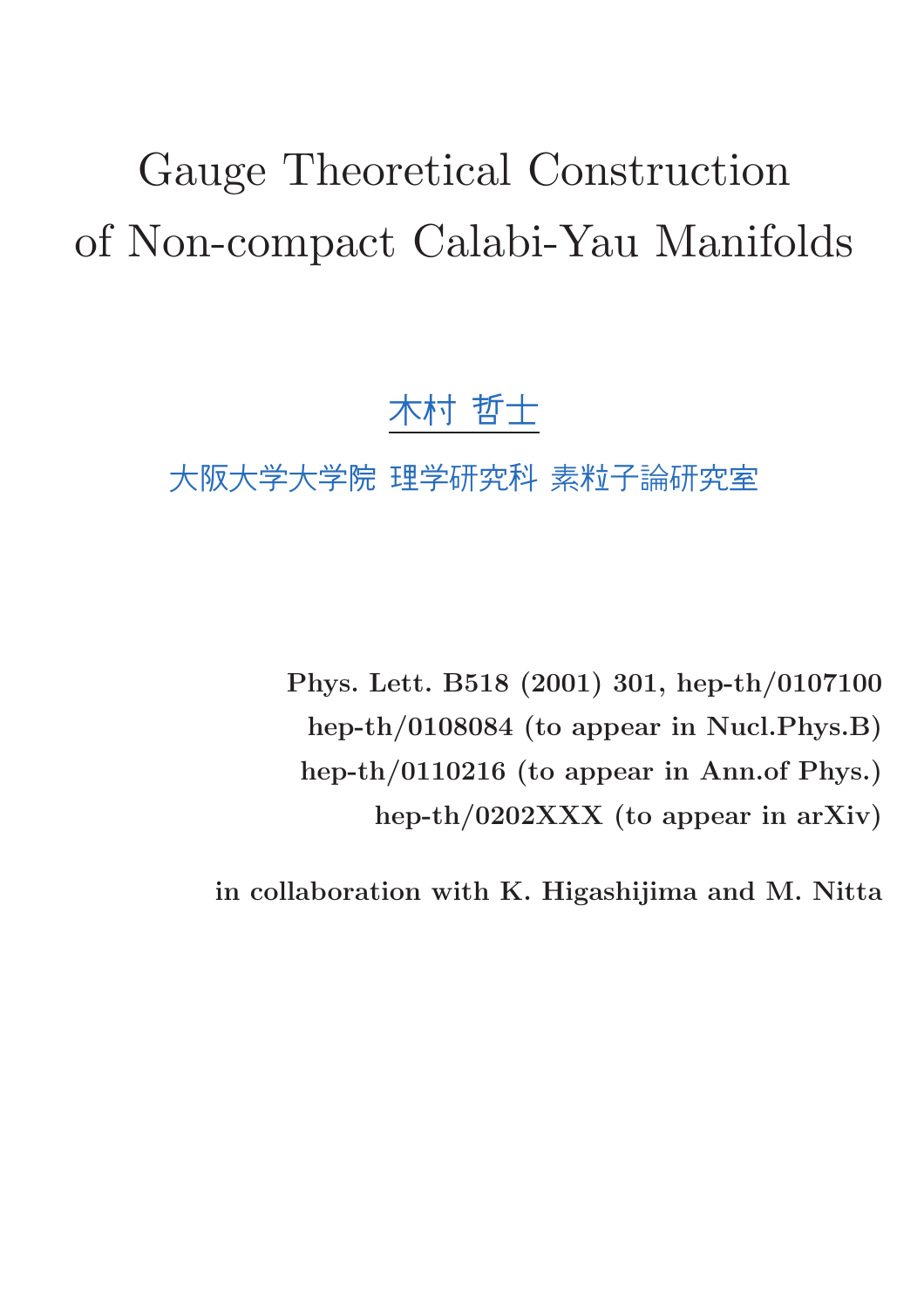## 1. Introduction

1-loop 繰り込みで有限な SUSY Nonlinear Sigma Model の探求 Ricci-flat Kähler 多様体 (coset construction)

Non-compact Calabi-Yau 多様体を構成

SNLSM as Gauge Theories (compact Kähler) を応用

# ⇓

Complex Line Bundle の出現, 特に

Hermitian Symmetric Spaces

 $+$ 

complex line

total 空間は 特異点が回避されている多様体とみなされる

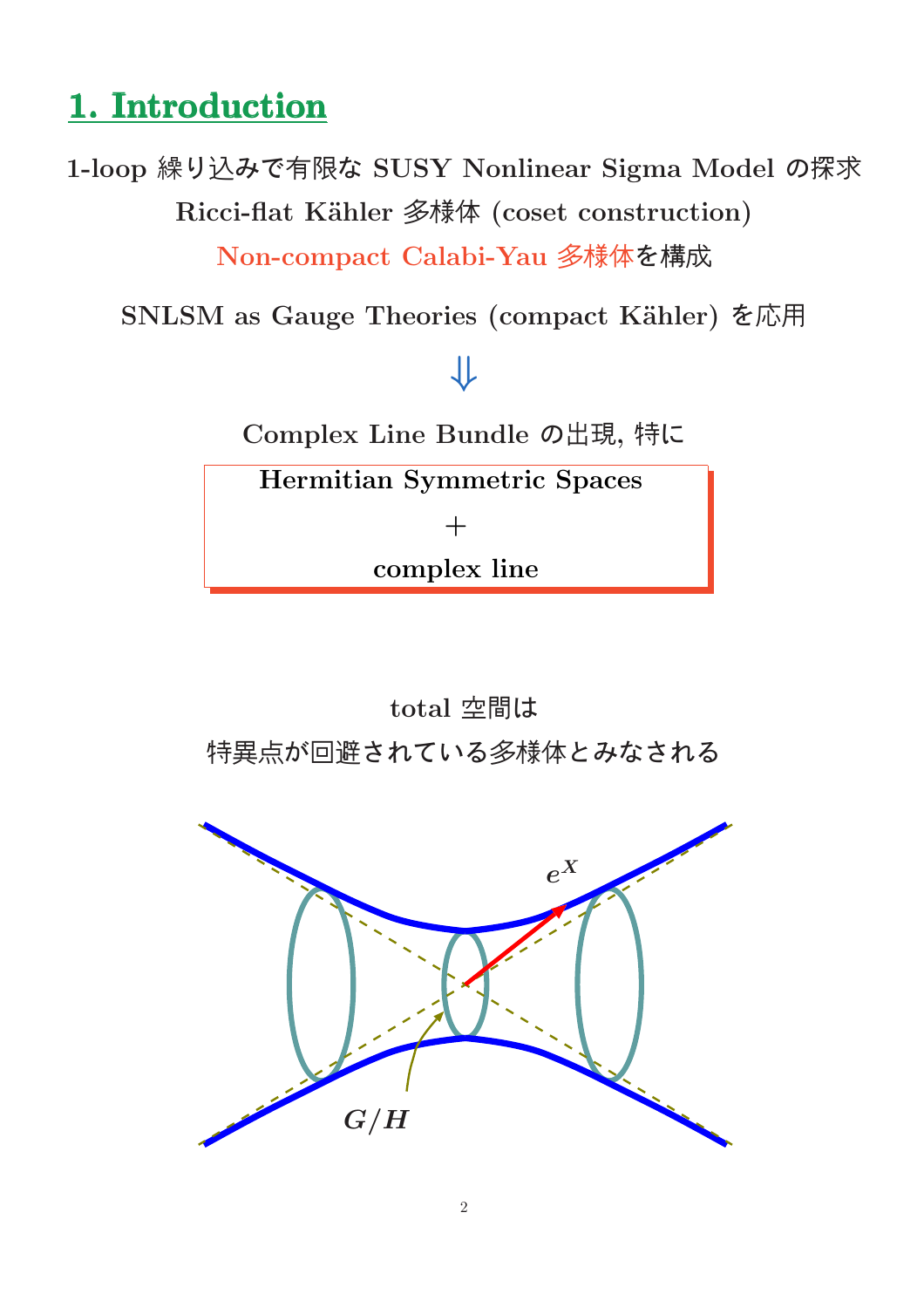# **Contents**

- 1. Introduction
- 2. Compact Kähler manifolds
- 3. Complex line bundles
- 4. Gauge Theoretical Construction
- 5. Generalizations
- 6. Summary and Discussions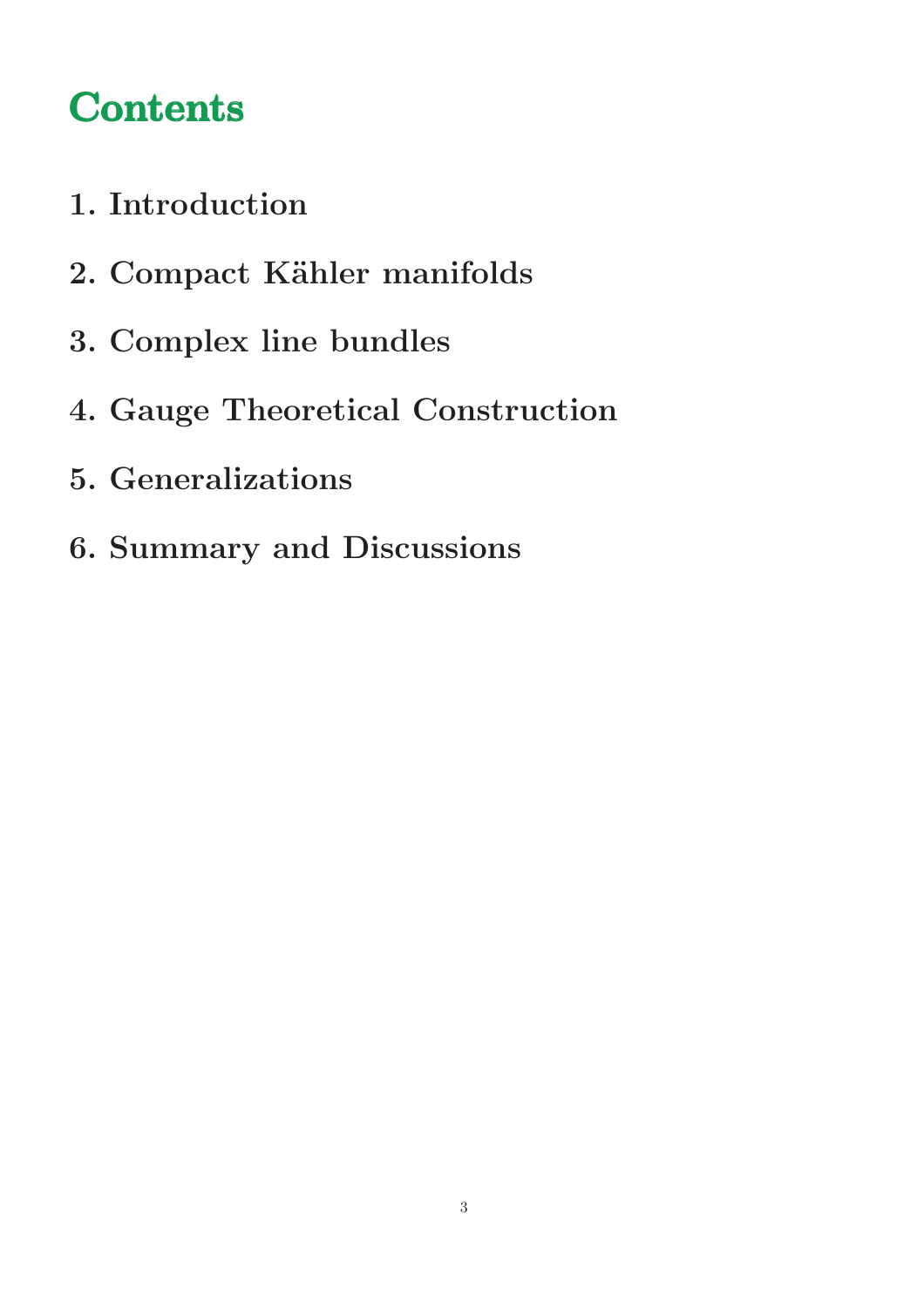### 2. Compact Kähler manifolds

 $\text{projective space: } \mathbb{C}P^{N-1} = SU(N)/[SU(N-1)\times U(1)]$  $\vec{\phi} \in \mathbb{C}^N$ :  $\vec{\phi} \sim \lambda \vec{\phi}, \, \lambda \in \mathbb{C}^1$  で同一視  $\vec{\phi}^T = \big(1, \varphi^i\big), \, (i=1,2,\cdots,N-1)$  座標系を選択 同一視の下で不変な Kähler potential  $K$ :  $K = c \log \vec{\phi}^{\dagger} \vec{\phi} = c \log \left\{ 1 + |\varphi^i| \right\}$ |  $\left\{ \begin{array}{ll} 2 \end{array} \right\} \, , \,\,\,\, c = \hbox{constant}$ quadric surface:  $Q^{N-2} = SO(N)/[SO(N-2) \times U(1)]$  $\mathbb{C}P^{N-1}+[\vec{\phi}^2=0]\mathpunct{:}$  $\vec{\phi}^T=\big(1,\varphi^i,-\frac{1}{2}(\varphi^i)^2\big),\,(i=1,2,\cdots,N-2)$  座標系を選択  $K = c \log \vec{\phi}^{\dagger} \vec{\phi} = c \log \left\{ 1 + |\varphi^i| \right\}$  $|^{2}$  + 1 4  $(\varphi^i)^2(\varphi^{*j})^2$ 例外群:  $E_6/[SO(10) \times U(1)], E_7/[E_6 \times U(1)]$  $\mathbb{C}P^{26}+[\Gamma_{ijk}\phi^{j}\phi^{k}=0],\,\mathbb{C}P^{55}+ [d_{\alpha\beta\gamma\delta}\phi^{\beta}\phi^{\gamma}\phi^{\delta}=0]$ :  $\Gamma_{ijk}$ : rank-3 symmetric tensor invariant under  $E_6$  $d_{\alpha\beta\gamma\delta}$ : rank-4 symmetric tensor invariant under  $E_7$  $[E_6] \colon \vec{\phi}^T = \big(1, \varphi_\alpha, -\frac{1}{2\sqrt{2}}\varphi C \sigma_A^\dagger\varphi \big), \, (\alpha = 1, 2, \cdots, 16; A = 1, 2, \cdots, 10)$  $K=c\log\left\{1+|\varphi_{\alpha}|^{2}+\right.$ 1 8  $|\varphi C\sigma_A^\dagger \varphi|^2\big\}$  $[E_7] \colon \, \vec{\phi}^T = \big( 1 , \varphi^i, \frac{1}{2} \big)$  $\frac{1}{2}\Gamma_{ijk}\varphi^{j}\varphi^{k},\frac{1}{6}% \varphi^{j}=\varphi^{k}+\varphi^{k}$  $\frac{1}{6}\Gamma_{ijk}\varphi^{i}\varphi^{j}\varphi^{k}\big),\ (i=1,2,\cdots,27)$  $K=c\log\left\{1+|\varphi^i\right\}$  $|^{2}$  + 1 4  $|\Gamma_{ijk}\varphi^j\varphi^k$  $|^{2}$  + 1 36  $|\Gamma_{ijk}\varphi^{i}\varphi^{j}\varphi^{k}$ |  $2\overline{)}$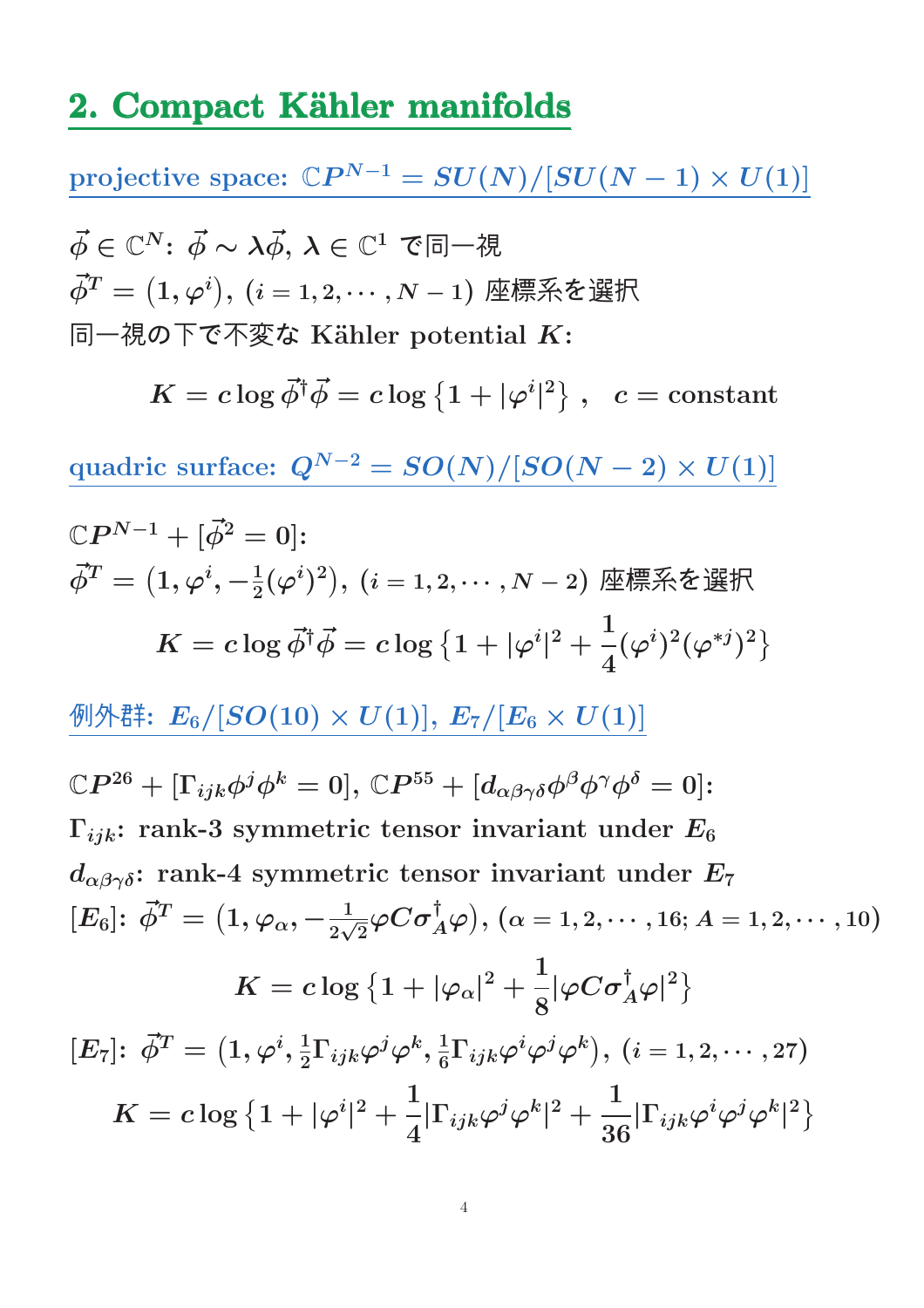Grassmannian:  $G_{N,M} = U(N)/[U(N-M) \times U(M)]$ 

$$
\Phi: N \times M \text{ matrix, } \Phi \sim \Phi V \ [V \in U(M)] \text{ } \mathfrak{E} \Box \negthinspace \mathcal{H}
$$
\n
$$
\Phi = \begin{pmatrix} 1_M \\ \varphi_{Aa} \end{pmatrix}, (A = 1, 2, \cdots, N - M; a = 1, 2, \cdots, M) \text{ } \mathcal{O} \boxtimes \mathcal{H} \mathbb{R}
$$
\n
$$
\Box \negthinspace \Box \Box \Box \Phi \mathcal{O} \top \mathcal{C} \wedge \Box \mathcal{D} \mathcal{S} \mathcal{L} \text{ Kähler potential } K:
$$

$$
K = c \log \det \Phi^\dagger \Phi = c \log \det \left\{ 1_M + \varphi^\dagger \varphi \right\}
$$

 $\frac{Sp(N)/U(N)}{D}$ 

$$
G_{2N,N}+[\varphi^T-\varphi=0]\!:\newline\Phi=\left(\begin{array}{c}1_N\\ \varphi_{ab}\end{array}\right)\!,\,(1\leq a\leq b\leq N)\:\:\text{の座機\ni\%}\newline
$$

 $K=c\log\det\Phi^\dagger\Phi=c\log\det\left\{1_N+\varphi^\dagger\varphi\right\}$ 

## $SO(2N)/U(N)$

$$
\begin{aligned} &G_{2N,N}+[\varphi^T+\varphi=0] \text{:} \\ &\Phi=\Bigg(\frac{1_N}{\varphi_{ab}}\Bigg), \ (1\leq a < b \leq N) \ \ \text{\O}]{\text{\large $\mathfrak{M}$}}{\text{\large $\mathfrak{M}$}}{\text{\large $\mathfrak{R}$}}{\text{\large $\mathfrak{R}$}}\end{aligned}
$$

 $K=c\log\det\Phi^\dagger\Phi=c\log\det\left\{1_N+\varphi^\dagger\varphi\right\}$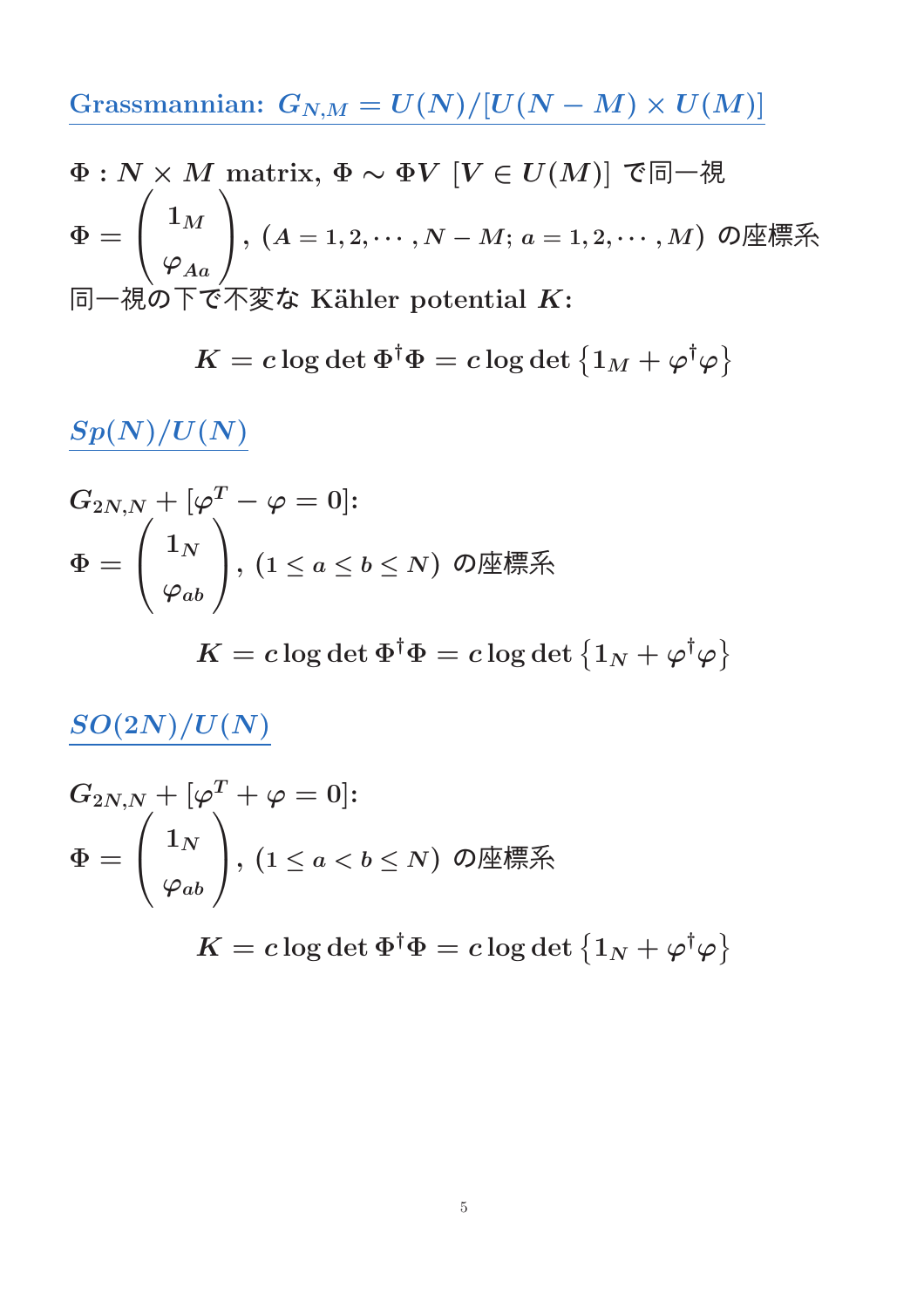| Hermitian symmetric spaces |  |
|----------------------------|--|
|                            |  |

| type                 | G/H                                      | $\dim_{\mathbb{C}}(G/H)$ | Kähler potential $K$                                                                                                              |
|----------------------|------------------------------------------|--------------------------|-----------------------------------------------------------------------------------------------------------------------------------|
| $\text{AIII}_1$      | $\mathbb{C}P^{N-1}$                      | $N-1$                    | $c \log\{1 +  \varphi^{i} ^{2}\}\$                                                                                                |
| $\text{AIII}_2$      | $G_{N,M}$                                | $M(N-M)$                 | c log det $\{1_M + \varphi^{\dagger} \varphi\}$                                                                                   |
| <b>BDI</b>           | $Q^{N-2}$                                | $\,N-2$                  | $c \log\{1 +  \varphi^i ^2 + \frac{1}{4}(\varphi^i)^2(\varphi^{*j})^2\}$                                                          |
| $\circ$<br><b>CI</b> | Sp(N)                                    | $\frac{1}{2}N(N+1)$      | c log det $\{1_N + \varphi^{\dagger} \varphi\}$                                                                                   |
| <b>DIII</b>          | $U(N)$<br>$SO(2N)$<br>$\frac{U(N)}{E_6}$ | $\frac{1}{2}N(N-1)$      | c log det $\{1_N + \varphi^{\dagger} \varphi\}$                                                                                   |
| <b>EIII</b>          | $SO(10)\times U(1) \ E_7$                | <b>16</b>                | $c \log\{1+ \varphi_{\alpha} ^{2}+\frac{1}{8} \varphi C\sigma_{A}^{\dagger}\varphi ^{2}\}$                                        |
| EVII                 | $\overline{E_6 \times U(1)}$             | 27                       | $c \log\{1+ \varphi^i ^2+\frac{1}{4} \Gamma_{ijk}\varphi^j\varphi^k ^2+\frac{1}{36} \Gamma_{ijk}\varphi^i\varphi^j\varphi^k ^2\}$ |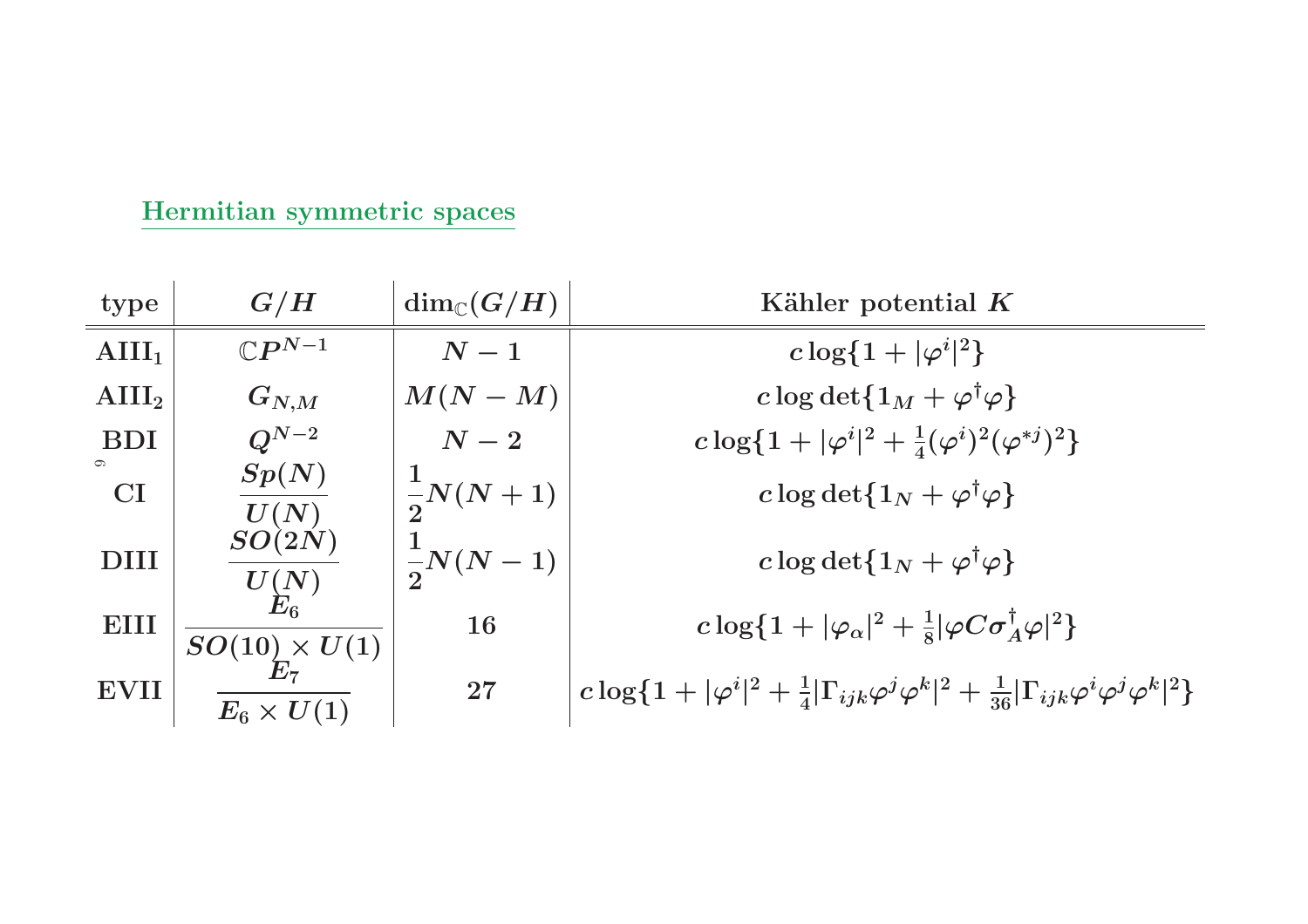## 3. Complex line bundles

 $\overline{\text{line bundle over } \mathbb{C}P^{N-1}}\text{:} \text{ Proto type}$ 

Kähler 構造を壊さずに複素 1 次元追加する最も簡単な方法:  $\vec{\phi}^T \equiv \sigma\big(1,\varphi^i\big),\,\sigma\in\mathbb{C}^1$ 

Assumption: Kähler potential  $K$  (non-compact manifold)

$$
\mathcal{K} = \mathcal{K}(X) \;,\;\; X \equiv \log \vec{\phi}^{\dagger} \vec{\phi} = \log |\sigma|^2 + \Psi
$$

X : non-compact direction  $\sigma \times$  compact  $\Psi$  (=  $K|_{c=1}$ )

$$
\mathbb{C}\times \frac{SU(N)}{SU(N-1)\times U(1)}
$$

多様体として複素 1 次元が non-compact 方向に伸びる

Ricci-flat condition

 $\text{holomorphic coordinates: } \phi^\mu = \{\sigma, \varphi^i\}$ metric:  $g_{\mu\nu^*} = \partial_\mu \partial_{\nu^*} \mathcal{K}(X)$ 

 $\text{Ricci tensor}: \ \ \ (Ric)_{\mu\nu^*}=-\partial_\mu\partial_{\nu^*}\log\det g_{\kappa\lambda^*}$ 

Ricci-flat condition:

$$
(Ric)_{\mu\nu^*}=0 \ \longrightarrow \ \left\{ \begin{aligned} \det g_{\mu\nu^*} &= (\text{constant})\times |F|^2 \\ F &= \text{holomorphic function} \end{aligned} \right.
$$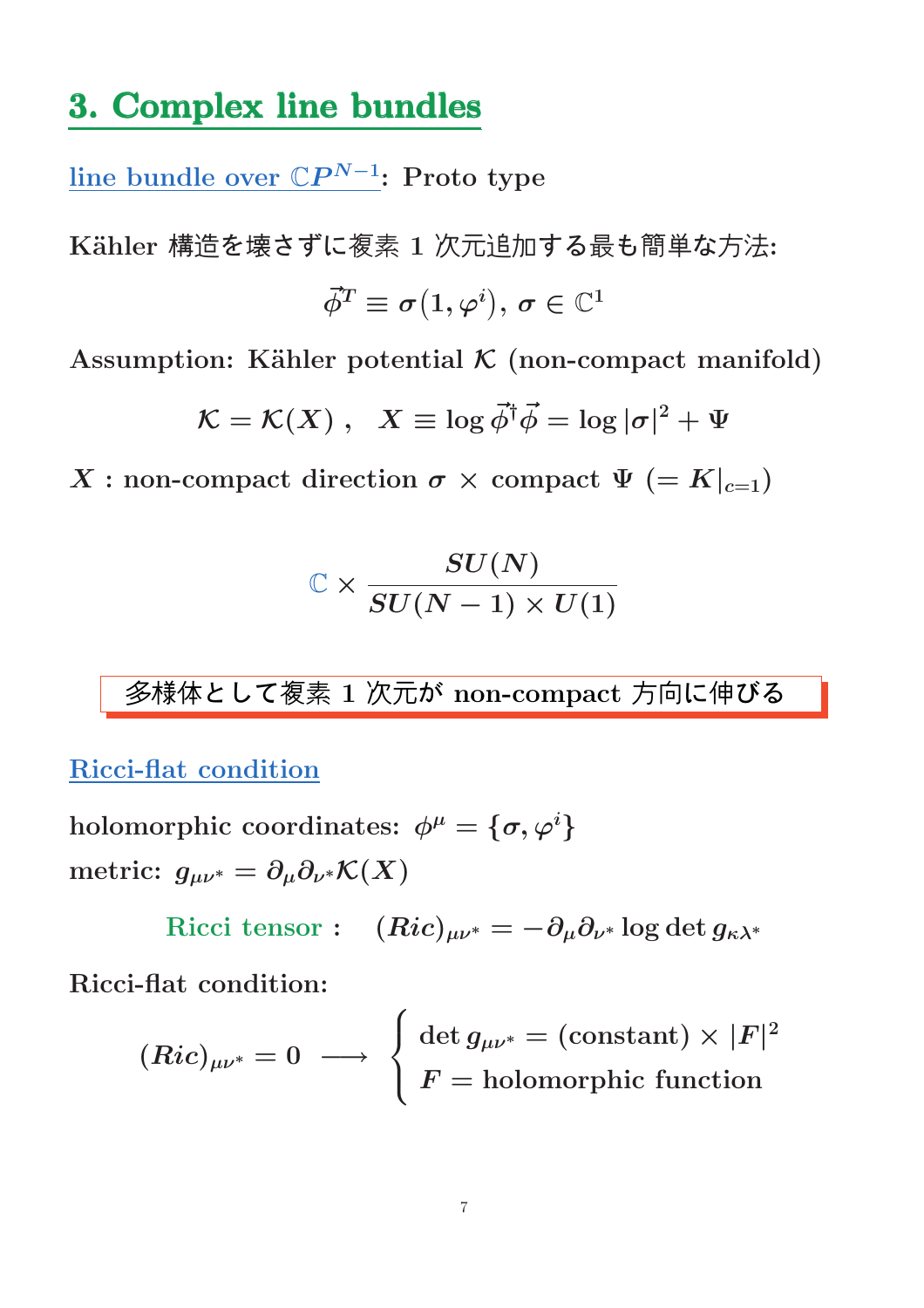具体的には  $\cdots$  ( $\sigma \neq 0$  領域で考える)  $g_{\sigma\sigma^*}=$  $\frac{d^2\mathcal{K}}{dt}$  $\overline{dX^2}$  .  $\boldsymbol{\partial X}$  $\partial \sigma$  $\boldsymbol{\partial X}$  $\partial\pmb{\sigma}^*$ ,  $g_{\sigma j^*} =$  $\frac{d^2\mathcal{K}}{dt}$  $\overline{dX^2}$  .  $\boldsymbol{\partial X}$  $\partial \sigma$  $\boldsymbol{\partial X}$  $\partial \varphi^{*j}$ ,  $g_{ij^*} =$  $d^2\mathcal{K}$  $\overline{dX^2}$  .  $\boldsymbol{\partial X}$  $\partial \varphi^i$  $\boldsymbol{\partial X}$  $\partial \varphi^{*j}$  $+$  $\frac{d\mathcal{K}}{dt}$  $dX$ ·  $\partial^2 X$  $\partial \varphi^i \partial \varphi^{*j}$ 

determinant:

$$
\det g_{\mu\nu^*} = \frac{1}{|\sigma|^2} \frac{d^2 \mathcal{K}}{dX^2} \cdot \det \left\{ \frac{d\mathcal{K}}{dX} \cdot \frac{\partial^2 X}{\partial \varphi^i \partial \varphi^{*j}} \right\}
$$
  
= 
$$
\frac{1}{|\sigma|^2} \frac{d^2 \mathcal{K}}{dX^2} \left( \frac{d\mathcal{K}}{dX} \right)^{N-1} \cdot \det \widetilde{g}_{ij^*} \quad \left( \partial_i \partial_{j^*} X = \partial_i \partial_{j^*} \Psi \equiv \widetilde{g}_{ij^*} \right)
$$

Ricci-flat condition は偏微分方程式 一般には解析不能 しかし  $\mathbb{C}P^{N-1}$  l $\operatorname{\mathsf{\mathcal{F}}}$  Einstein-Kähler

$$
-\partial_i\partial_{j^*}\log\det \widetilde{g}_{kl^*}=(\widetilde{Ric})_{ij^*}=\mathcal{C}\, \widetilde{g}_{ij^*}=\mathcal{C}\,\partial_i\partial_{j^*}\Psi\\ \to \det \widetilde{g}_{ij^*}\sim \exp(-\mathcal{C}\Psi)\sim \exp(-\mathcal{C}X)
$$

Ricci-flat condition:

$$
e^{-NX} \frac{d}{dX} \left(\frac{d\mathcal{K}}{dX}\right)^N \equiv \text{(constant)}
$$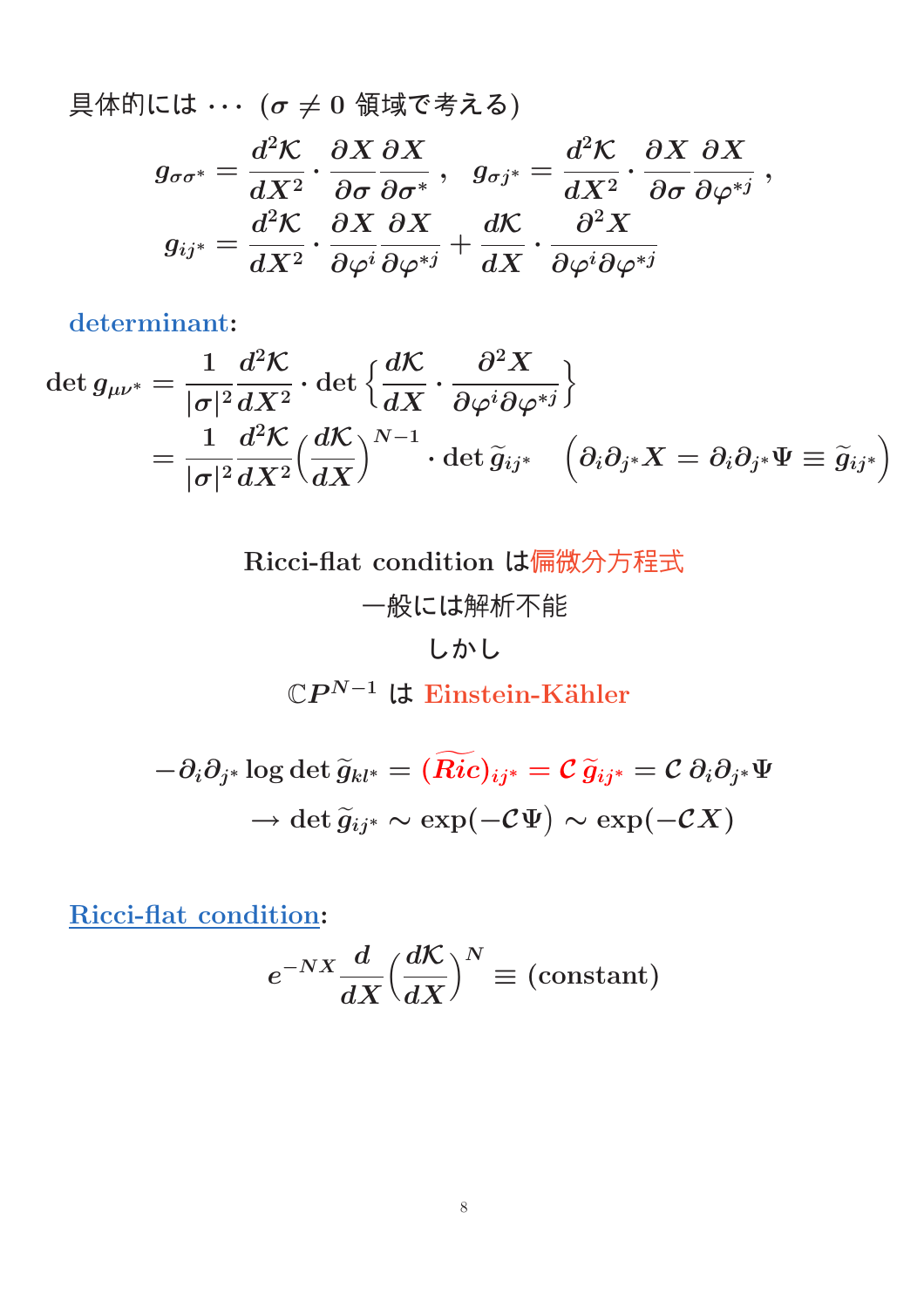$$
\frac{d\mathcal{K}}{dX} = \left(\lambda e^{NX} + b\right)^{\frac{1}{N}}
$$
  

$$
\lambda : \text{ positive real parameter}
$$
  

$$
b : \text{integration constant}, \frac{1}{1 + \frac{1}{N} \ln \mathbb{E} \mathbb{E} \mathbb{E} \mathbb{E} \mathbb{E} \mathbb{E} \text{ parameter}}
$$

#### 特徴

$$
b \neq 0 \text{ } \textcircled{c} \text{ } \text{metric: } \left( ds^2 = g_{\sigma\sigma^*} d\sigma d\sigma^* + \cdots \right)
$$

$$
g_{\sigma\sigma^*} = \lambda \left( \lambda e^{NX} + b \right)^{\frac{1-N}{N}} e^{N\Psi} |\sigma|^{2N-2}
$$

 $\sigma = 0$  で metric が潰れる  $\Longleftrightarrow \sigma \rightarrow 0$  極限で curvature は有限

$$
\phi^\mu = \{\sigma,\, \varphi^i\} \,\, \hbox{は座ٔ 煰特異点 (ơ = 0) を特つ
$$

$$
\frac{\psi}{\sqrt{\frac{\text{#}}{\text{#}}\mathcal{D}}\mathcal{D}}\left[\sqrt{\frac{\text{#}}{\text{#}}\mathcal{D}}\right]}
$$

この変換後の metric:

$$
g_{\rho\rho^*} = \lambda (\lambda e^{NX} + b)^{\frac{1-N}{N}} e^{N\Psi}
$$
  
\n
$$
g_{\rho j^*} = \lambda N (\lambda e^{NX} + b)^{\frac{1-N}{N}} e^{N\Psi} \rho^* \partial_{j^*} \Psi
$$
  
\n
$$
g_{ij^*} = \lambda N^2 (\lambda e^{NX} + b)^{\frac{1-N}{N}} e^{N\Psi} |\rho|^2 \partial_i \Psi \partial_{j^*} \Psi + (\lambda e^{NX} + b)^{\frac{1}{N}} \partial_i \partial_{j^*} \Psi
$$
  
\n
$$
\rho = 0 \ (d\rho = 0) \ \exists \beta \exists \forall \exists \forall \forall \phi \text{ metric:}
$$

$$
g_{ij^*}\big|_{\rho=0}=b^{\frac{1}{N}}\partial_i\partial_{j^*}\Psi
$$

 $\mathbb{C}P^{N-1}$  の Fubini-Study metric そのもの

⇑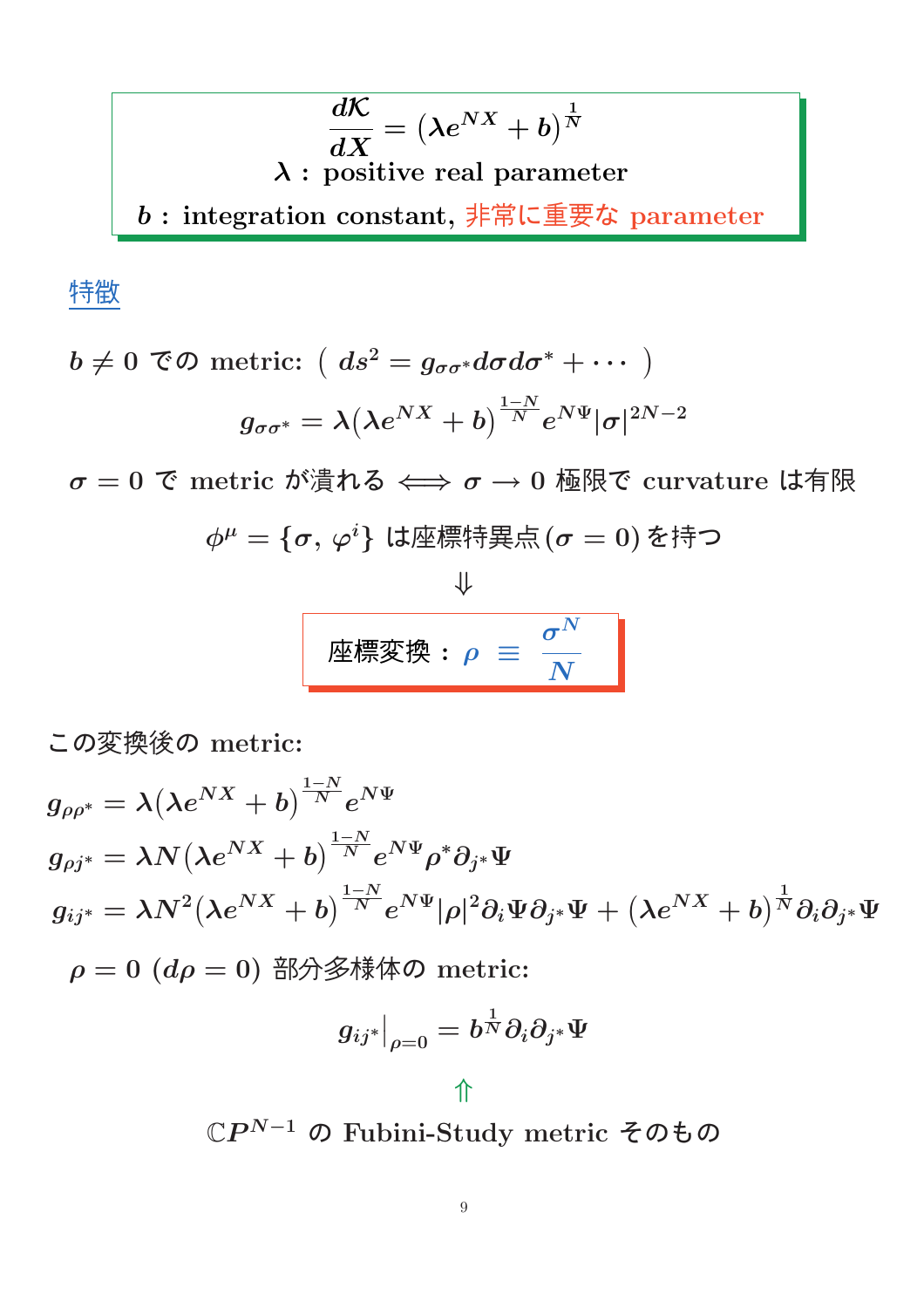$b=0$  To Kähler potential:  $d{\cal K}/dX=\lambda^{\frac{1}{N}}e^X$ K  $\overline{\phantom{a}}$  $\big|_{b=0} = \lambda^{\frac{1}{N}} e^X = \lambda^{\frac{1}{N}} |\sigma|^2 \big( 1 + |\varphi^i|$ |  $\overline{2}$  $\phi^1=\sigma,\,\phi^i=\sigma\varphi^{i-1}$  と戻すと  $\{\vec{\phi}^T=\sigma(1,\varphi^i)\}$  $\mathcal{K} = \lambda^{\frac{1}{N}} \vec{\phi}^{\dagger} \vec{\phi} \;\; \Leftarrow \;\; \text{flat metric?}$  $\rho = \sigma^N/N$  の座標変換 ⇓ Orbifold  $\mathbb{C}^N/\mathbb{Z}_N$ 



したがってこの Kähler 多様体は

- $\bullet$   $b \neq 0$  という特異点回避を示す parameter を持ち,
- $\bullet$  特異点は  $\mathbb{C}P^{N-1}$  多様体で回避され,
- $\bullet~b=0$  極限で Orbifold  $\mathbb{C}^N/\mathbb{Z}_N$  が出現する

$$
\Downarrow
$$
 complex line bundle over  $\mathbb{C}P^{N-1}$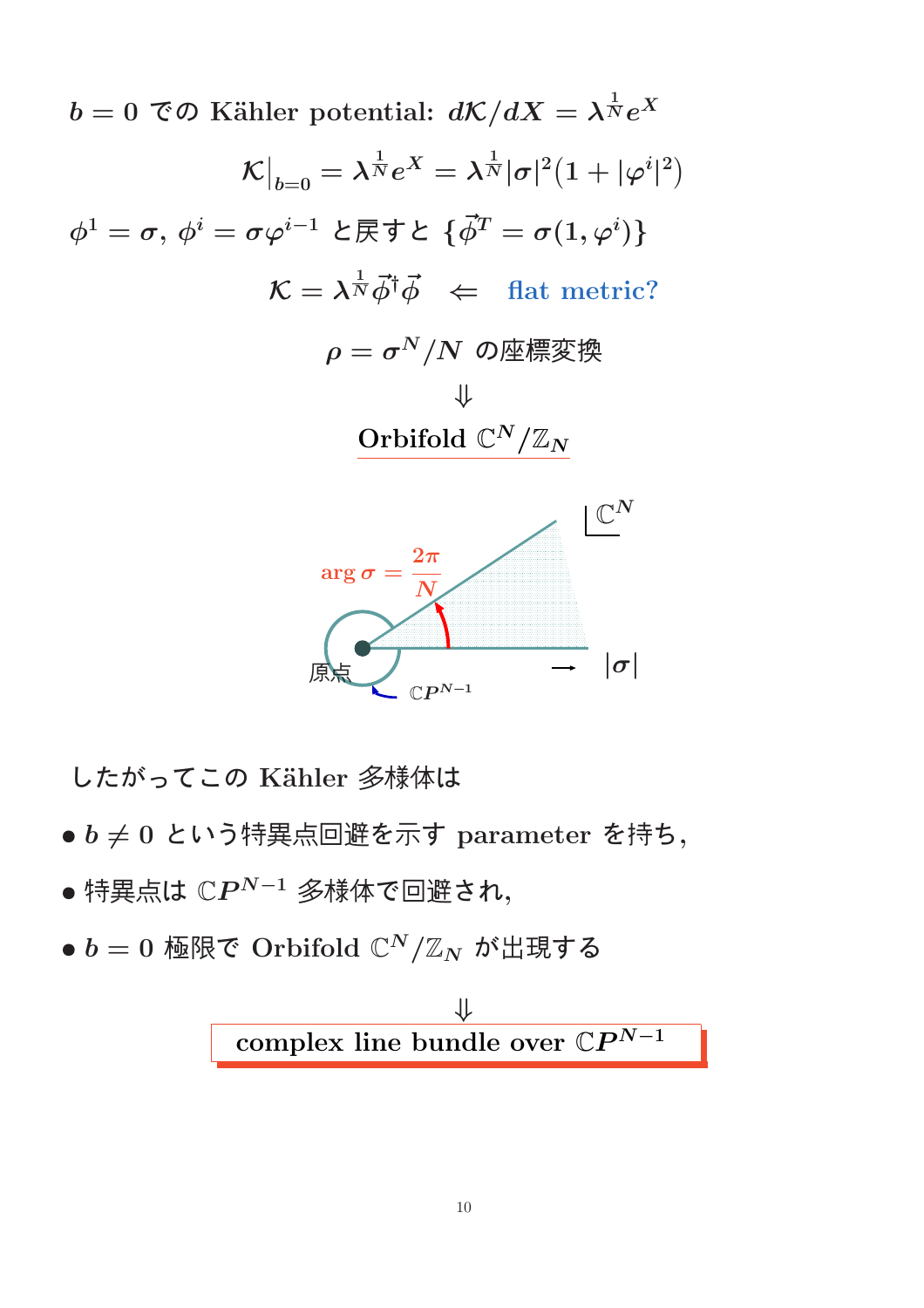line bundle over  $Q^{N-2}$ :

line bundle over  $\mathbb{C}P^{N-1}$  と同様の設定:

$$
\vec{\phi}^T = \sigma\big(\;1,\;\varphi^i,\;-\frac{1}{2}(\varphi^i)^2\;\big)\;,\;\;\sigma\in\mathbb{C}^1
$$

line bundle over  $\mathbb{C}P^{N-1}$  同様, Kähler potential を次のように仮定:

$$
\mathcal{K} = \mathcal{K}(X) \; , \; \; X = \log \vec{\phi}^{\dagger} \vec{\phi} = \log |\sigma|^2 + \Psi
$$

 $\Psi$ : Kähler potential of  $Q^{N-2}$   $(c=1)$ 

Ricci-flat condition の解:  $\frac{d\mathcal{K}}{dt}$  $\boldsymbol{dX}$  $=\left(\lambda e^{(N-2)X}+b\right)^{\frac{1}{N-2}}$  $N-1$ 

 $b\neq 0$  TO metric:  $(ds^{2}=g_{\sigma\sigma^{\ast}}d\sigma d\sigma^{\ast}+\cdots)$  $g_{\sigma\sigma^*}=$  $\frac{N-2}{2}$  $N-1$  $\lambda \big(\lambda e^{(N-2)X}+b\big)^{-{N-2\over N-1}} e^{(N-2)\Psi}|\sigma|^{2N-6}$ 

座�特異点を除くための座攈変換: 
$$
\rho \sim \sigma^{N-2}
$$

 $\rho = 0$   $(d\rho = 0)$  部分多様体:

 $g_{ij^*}\big|$  $\big|_{\rho=0}=b^{\frac{1}{N-1}}\partial_i\partial_{j^*}\Psi\,\,\Leftarrow\,\,Q^{N-2}\,\,\text{metric}\,\,$ そのもの

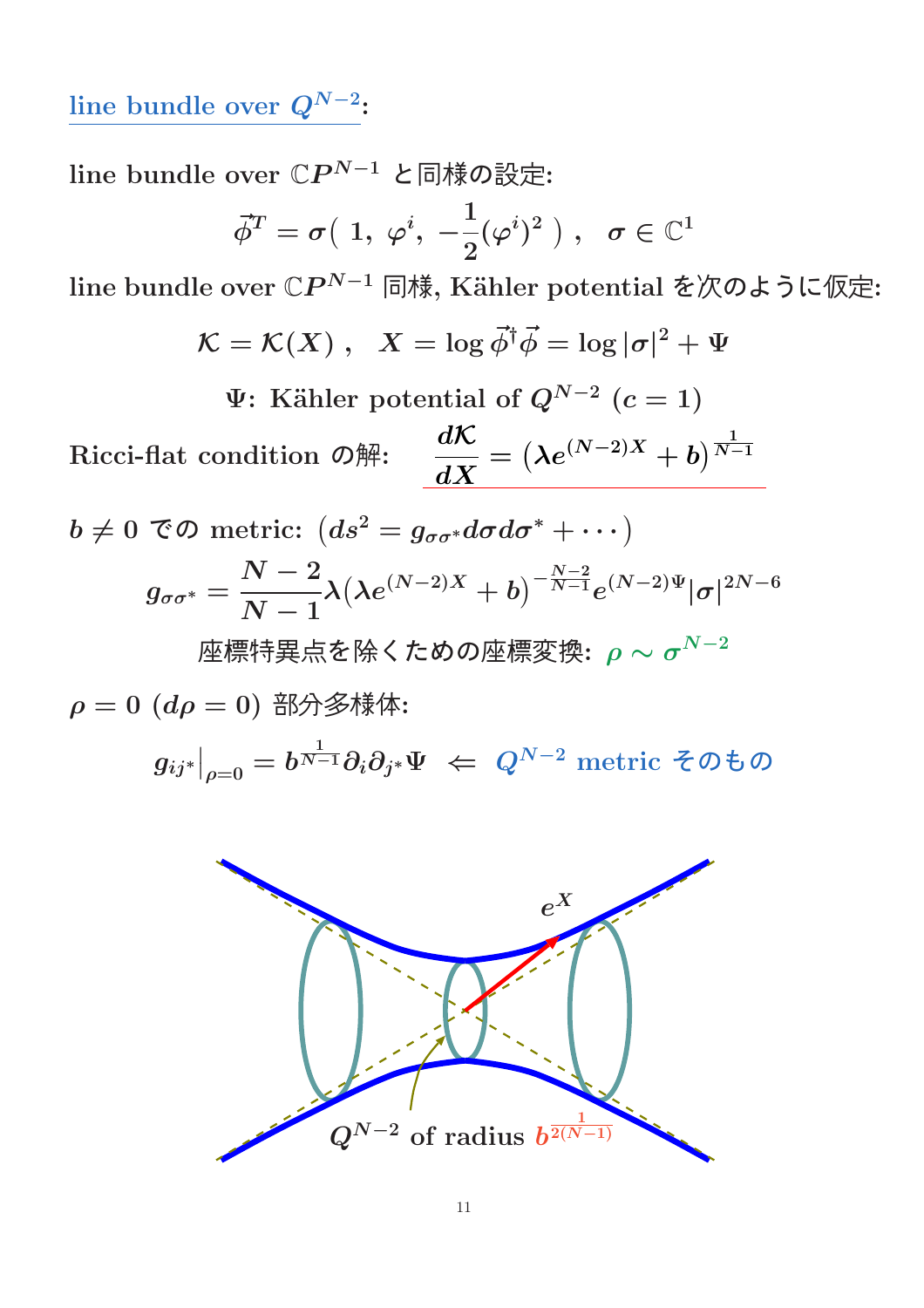$N = 3$   $\mathbb{H}$  : Eguchi-Hanson gravitational instanton

$$
\mathcal{K}(X) = 2\sqrt{\lambda e^X + b} + \sqrt{b} \log \left( \frac{\sqrt{\lambda e^X + b} - \sqrt{b}}{\sqrt{\lambda e^X + b} + \sqrt{b}} \right)
$$

$$
\varrho^4 \equiv 4(\lambda e^X + b), \ a^4 \equiv 4b \ \mathcal{L} \overline{\text{H}} \overline{\text{H}} \overline{\text{H}} \overline{\text{H}}
$$

$$
\mathcal{K} = \ \varrho^2 + \frac{a^2}{2} \log \left( \frac{\varrho^2 - a^2}{\varrho^2 + a^2} \right)
$$

Eguchi-Hanson の Kähler potential そのもの 特異点 (原点) は  $Q^1=SO(3)/U(1)=S^2$  で回避

 $N = 4$   $\mathbb{H}$  :  $Q^2$  Resolved Conifold

特異点回避は  $Q^2 \simeq S^2 \times S^2$  (同半径) で行われる

deformation  $(S^3)$  でも small resolution  $(S^2)$  でもない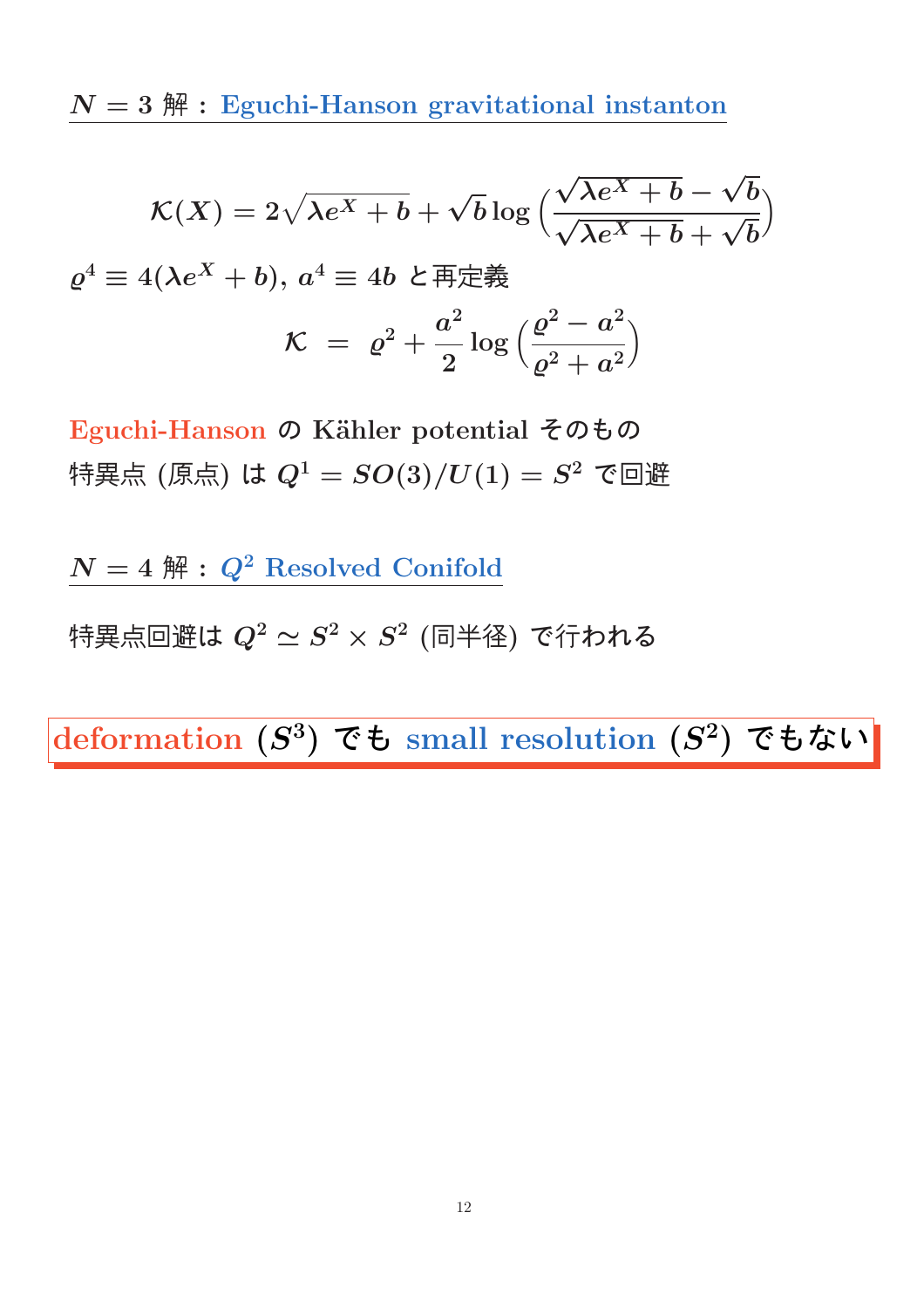#### exceptional groups:

line bundle over  $\mathbb{C}P^{26} + [\Gamma_{ijk} \phi^j \phi^k = 0]$ 

 $\implies$  line bundle over  $E_6/[SO(10) \times U(1)]$ line bundle over  $\mathbb{C}P^{55} + [d_{\alpha\beta\gamma\delta}\phi^{\beta}\phi^{\gamma}\phi^{\delta} = 0]$ 

 $\implies$  line bundle over  $E_7/[E_6 \times U(1)]$ 

Ricci-flat condition の解と座標変換:

$$
\frac{d\mathcal{K}}{dX}=\left(\lambda e^{\mathcal{C}X}+b\right)^{\frac{1}{D}}\,,\quad \rho=\sigma^n/n
$$

| line bundle                                            |    |    | TI. |
|--------------------------------------------------------|----|----|-----|
| $\frac{E_6}{SO(10)\times U(1)}$<br>$\mathbb{C} \times$ | 12 | 17 | 12  |
| $\mathbb{C}\times \frac{E_7}{E_6\times U(1)}$          | 18 | 28 | 18  |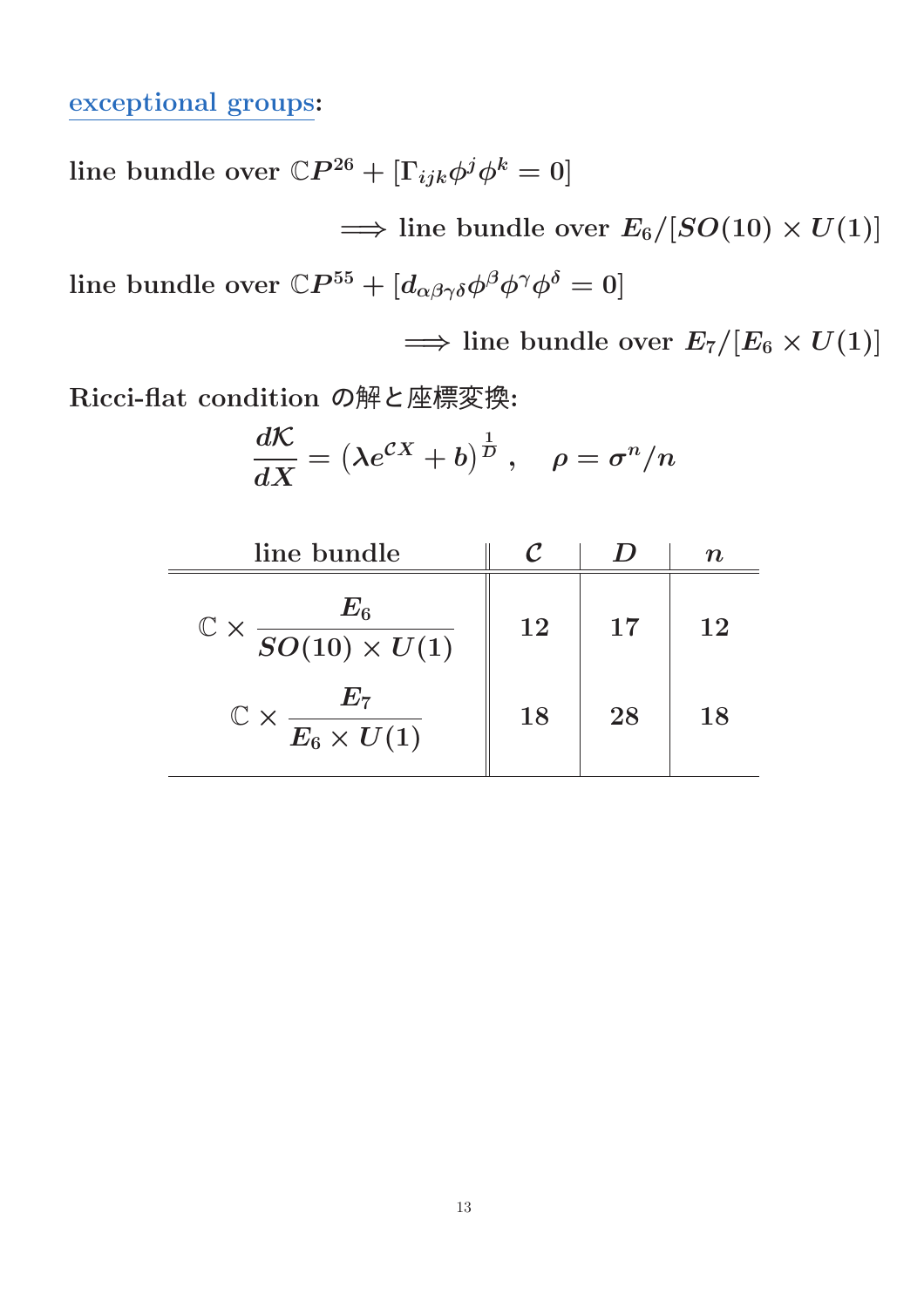## 4. Gauge Theoretical Construction

line bundle over  $\mathbb{C}P^{N-1}$  同様の構成もあるが, ここでは途中まで別の構成 (Gauge Theory) を用いる

=⇒ Supersymmetric Nonlinear Sigma Models を応用 Grassmannian  $G_{N,M}$ :

 $\Phi : N \times M$  matrix-valued chiral superfield

 $U(N) \times U(M)$ 群による変換:

 $\Phi \rightarrow \Phi'=g_{\rm L}\Phi g_{\rm R} \ , \ \ \ (g_{\rm L},g_{\rm R})\in (U(N),U(M)) \ .$ 

 $U(M)$  gauge transformation:

 $\Phi \rightarrow \Phi' = \Phi e^{-i\Lambda} \ , \ \ e^V \rightarrow e^{V'} = e^{i\Lambda} e^V e^{-i\Lambda^\dagger} \ .$ 

 $U(N) \times U(M)$  不変な Lagrangian:

$$
\mathcal{L}=\int\!d^4\theta\left\{\mathrm{tr}(\Phi^\dagger\Phi e^V)-c~\mathrm{tr}V\right\}\,.
$$

 $V:$  補助場, vector superfield  $(U(M)^{\mathbb{C}}$  gauge group)  $\implies$  積分すると非線形模型, target 空間が Grassmannian  $G_{N,M}$ gauge-fixing:  $\Phi =$  $\overline{1}$  $\mathbf{I}$  $\mathbf{1}_M$  $\overline{\varphi}_{Aa}$  $\setminus$ ,  $\varphi_{Aa} : (N-M) \times \hat{M}$  matrix-valued chiral superfield  $\mathcal{K} = c \log \det \left( 1_M + \varphi^\dagger \varphi \right)$  $/$   $\sqrt{ }$ 

$$
G_{N,M}=\frac{U(N)}{U(N-M)\times U(M)}
$$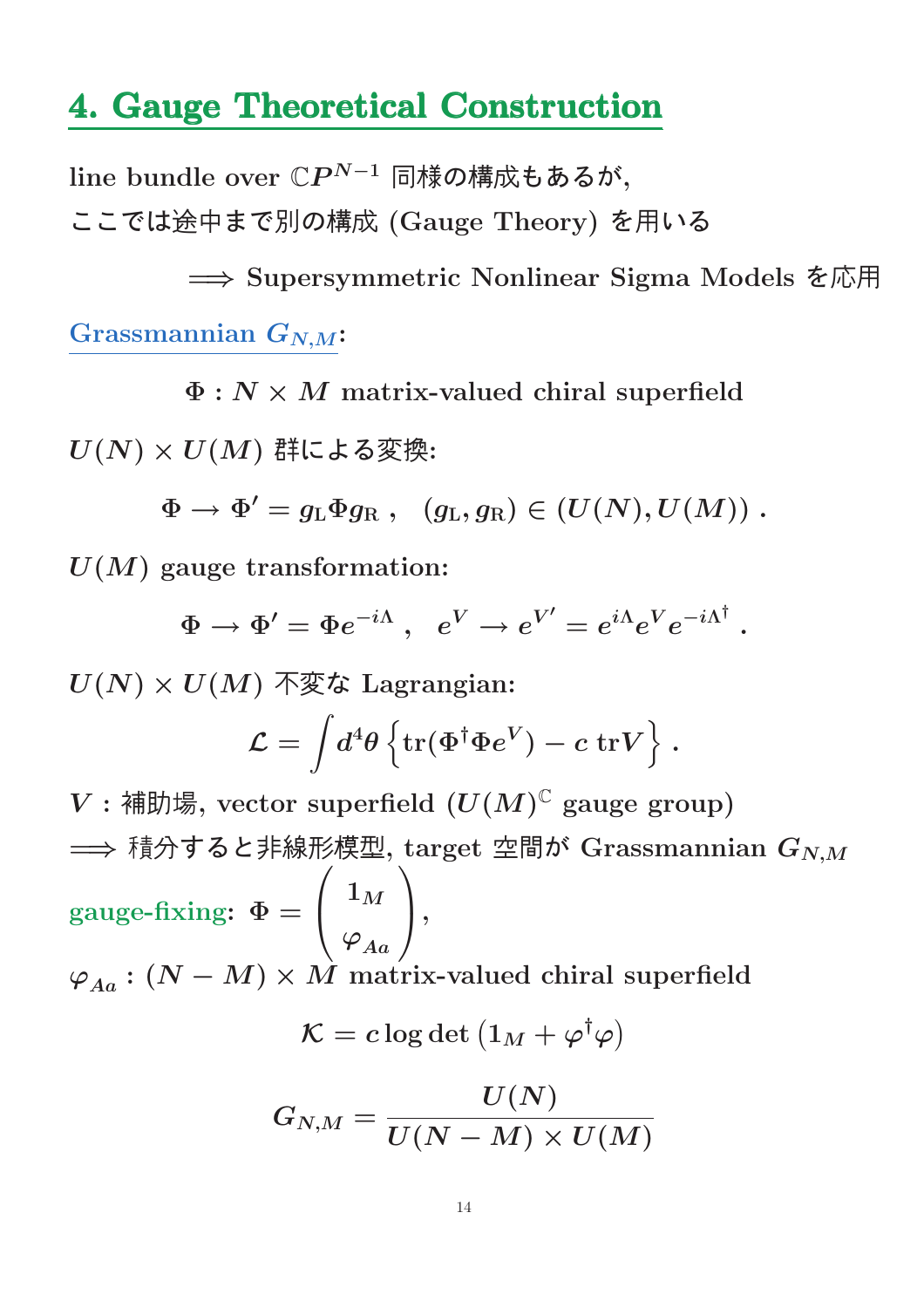## $G_{2N,N}$  + F-term constraints:

 $G_{2N,N}$  Lagrangian + Superpotential term:  $W = \text{tr}(\Phi_0 \Phi^T J' \Phi)$  $\Phi_0$ :  $N \times N$  matrix-valued auxiliary superfield

$$
J'=\left(\begin{array}{cc} 0 & 1_N \\ \epsilon 1_N & 0 \end{array}\right)\,,\,\epsilon=\pm 1
$$

$$
\mathcal{L} = \int \! d^4 \theta \; \mathcal{K}(\Phi,\Phi^\dagger,V) + \Big( \int \! d^2 \theta \; W(\Phi_0,\Phi) + \text{c.c.} \Big)
$$

補助場  $V, \Phi_0$ を積分して非線形模型

 $\mathcal{K} = c \log \det \left\{ 1_N + \varphi^\dagger \varphi \right\}$ 

$$
\frac{Sp(N)}{U(N)}\;\;(\epsilon=-1,\varphi^T-\varphi=0)\;,\;\;\frac{SO(2N)}{U(N)}\;\;(\epsilon=+1,\varphi^T+\varphi=0)
$$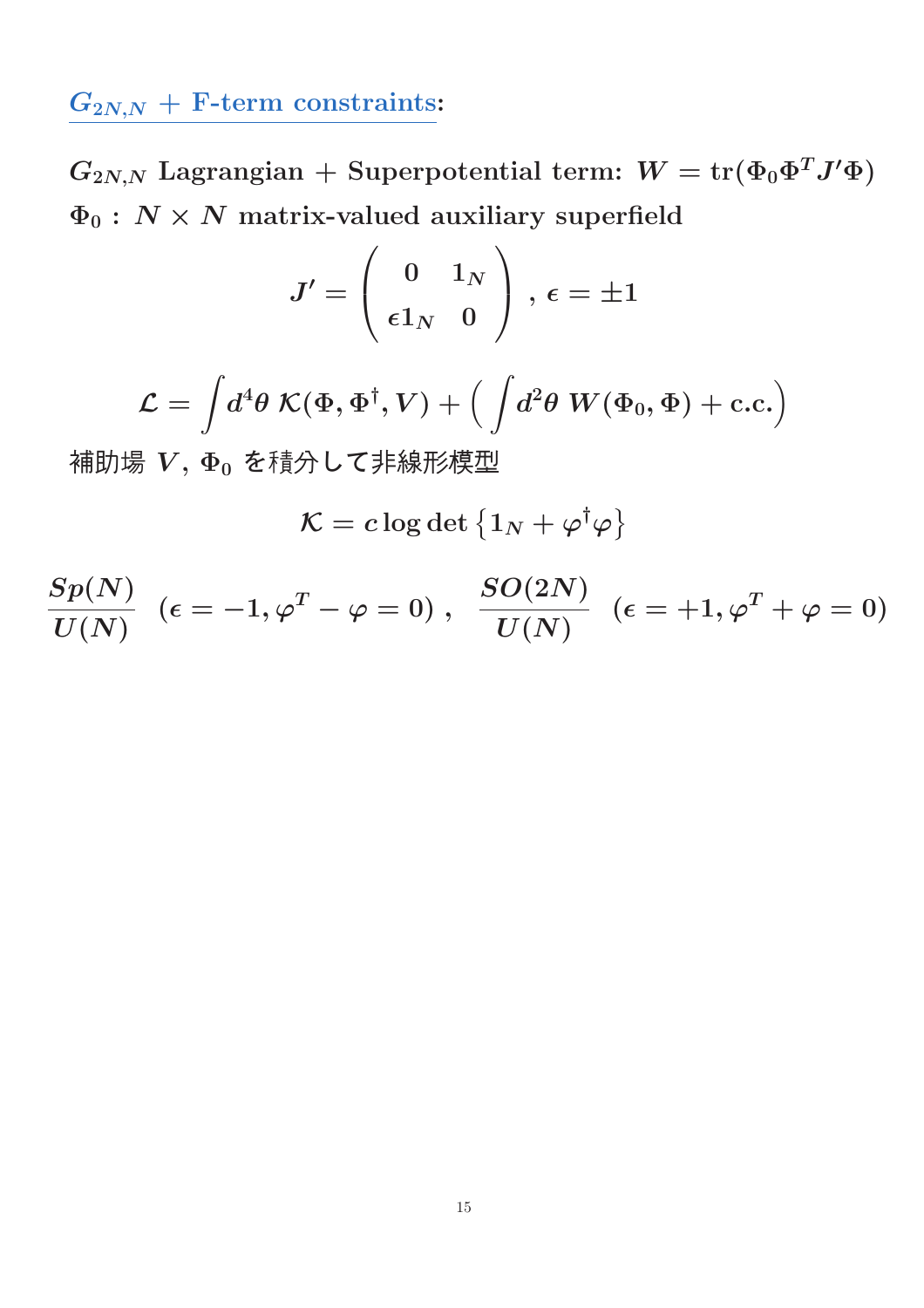#### line bundle over  $G_{N,M}$ :

 $U(M)$  gauge symmetric Lagrangian:

$$
\mathcal{K}_0(\Phi,\Phi^\dagger,V)=f(\text{tr}(\Phi^\dagger\Phi e^V))-c\,\text{tr} V
$$

 $f:\operatorname{tr}(\Phi^\dagger \Phi e^V)$  の任意関数,  $V=V^aT_a,$   $T_a\in U(M)$  $c : \text{FI}$  constant  $\rightarrow$  vector superfield  $C$  に格上げ equation of motion for  $V$  and  $C$ :

$$
\begin{aligned} & \partial \mathcal{L}/\partial V = f' \cdot \Phi^\dagger \Phi e^V - C \cdot 1_M = 0 \\ & \partial \mathcal{L}/\partial C = -\text{tr} V = 0 \end{aligned}
$$

trV = 0 のもと, 第1式の trace, determinant をとる:

$$
f'\cdot \mathrm{tr}(\Phi^\dagger \Phi e^V) = M \cdot C \ , \quad (f')^M \cdot \det \Phi^\dagger \Phi = C^M
$$
  

$$
C \ \check \Phi \H \ddot\exists \colon \mathrm{tr}(\Phi^\dagger \Phi e^V) = M \big[\det \Phi^\dagger \Phi \big]^{\frac{1}{M}}
$$

$$
\partial \mathcal{L}/\partial C = 0 \ (U(M) \to SU(M) \text{ gauge group}) \ \partial \mathbf{t} \mathcal{L} \mathcal{L}
$$
\n
$$
\mathcal{K}_0 = f(M[\det \Phi^\dagger \Phi]^\frac{1}{M}) \equiv \mathcal{K}(\underbrace{\log \det \Phi^\dagger \Phi}_{X})
$$
\n
$$
C \ \mathbf{\hat{t}} \oplus \mathbf{\hat{t}} \mathcal{L} = \text{gauge }\mathbf{\hat{t}} \oplus \mathbf{\hat{t}} \mathcal{D} \mathbf{\hat{t}} \mathbf{U}(1) \mathbf{\hat{t}} \mathbf{\hat{t}} \mathcal{D} \mathbf{\hat{t}} \mathbf{\hat{t}} \text{ungauged}
$$

line bundle を構成する際最も簡単な 1 次元追加方法:

$$
\Phi=\sigma\left(\frac{1_M}{\varphi_{Aa}}\right), \sigma\in\mathbb{C}^1\;\;\Longrightarrow\;\;X=M^2\log|\sigma|^2+\Psi
$$

以後の解析方法は line bundle over ℂ $P^{N-1}$  と同じ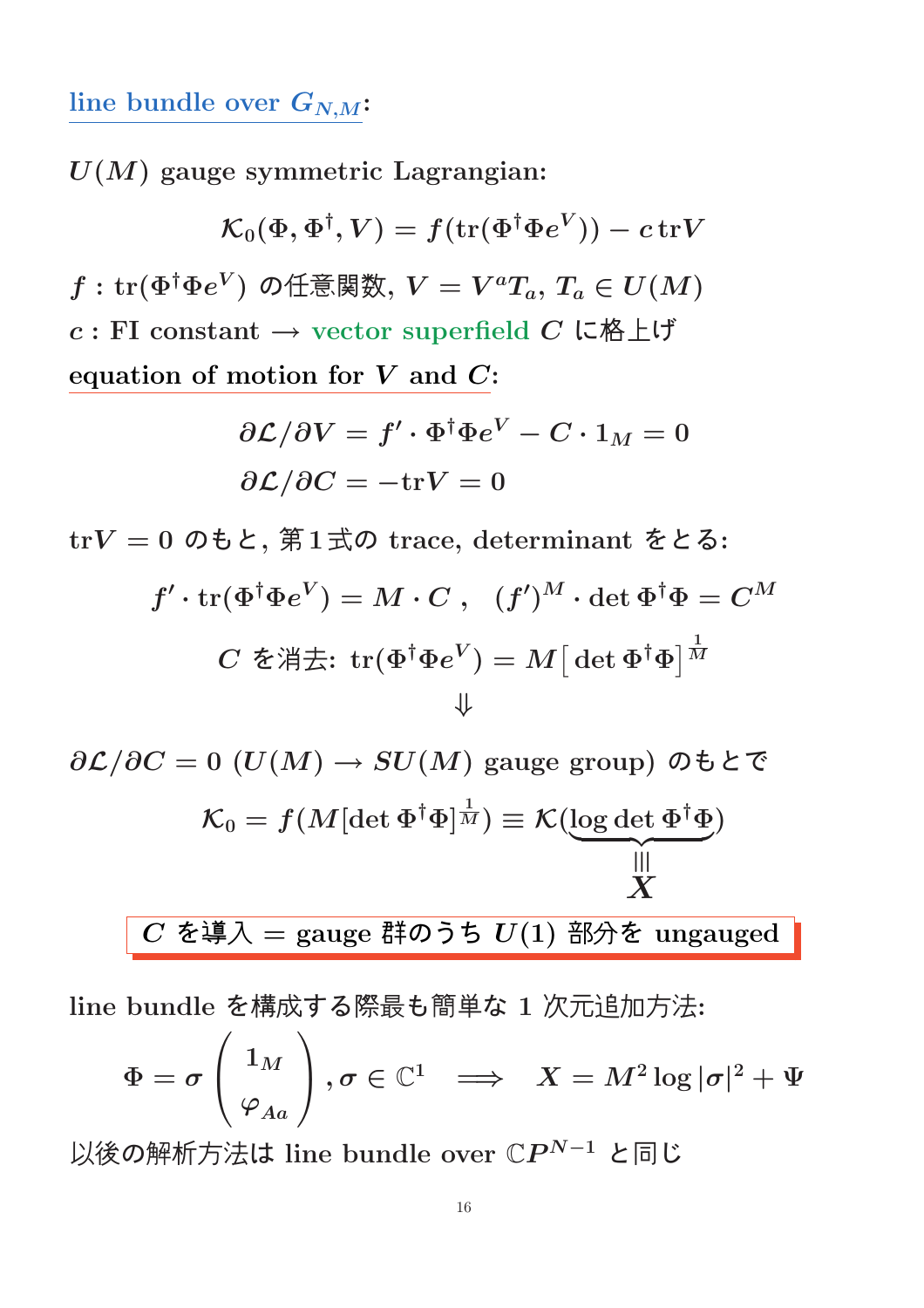Ricci-flat condition の解と座標変換:

$$
\frac{d\mathcal{K}}{dX}=\left(\lambda e^{\mathcal{C}X}+b\right)^{\frac{1}{D}}\,,\ \ \rho=\sigma^n/n
$$

| line bundle                            |                  |                         | $\boldsymbol{n}$ |
|----------------------------------------|------------------|-------------------------|------------------|
| $\mathbb{C}\times G_{N,M}$             | $\boldsymbol{N}$ | $1+M(N-M)$              | MN               |
| $\mathbb{C}\times\frac{Sp(N)}{U(N)}$   | $\,N+1$          | $1+\frac{1}{2}N(N+1)$   | $N(N+1)$         |
| $\mathbb{C}\times \frac{SO(2N)}{U(N)}$ | $N-1$            | $1 + \frac{1}{2}N(N-1)$ | $N(N-1)$         |

すべて特異点はそれぞれの compact な多様体で回避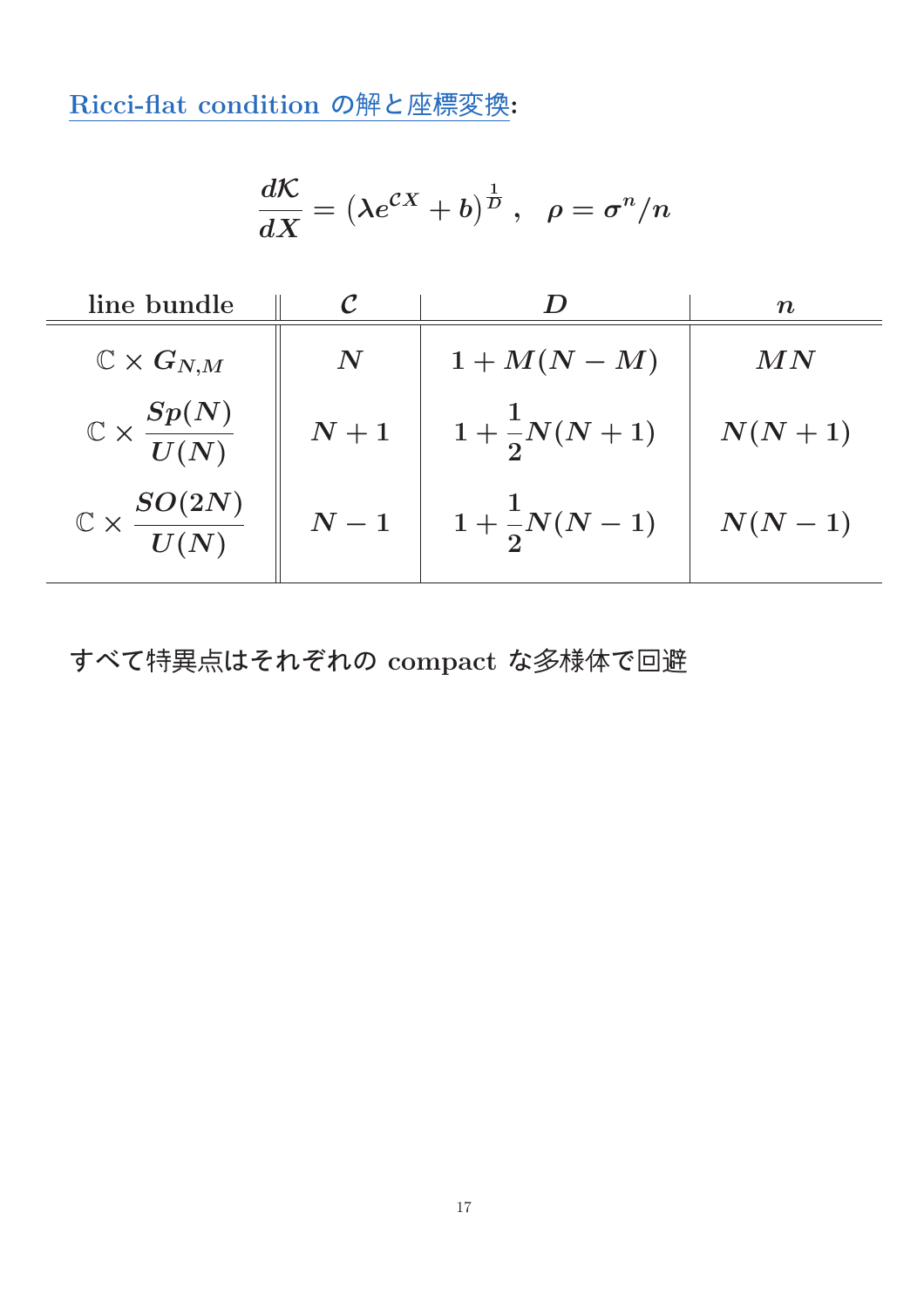Isomorphism and duality:

base manifold にある同型性が line bundle にも存在する

Eguchi-Hanson space (complex two-dimensions)

$$
{\Bbb C}P^{1}\simeq \frac{SO(4)}{U(2)}\simeq \frac{Sp(1)}{U(1)}\simeq Q^{1}=\frac{SO(3)}{U(1)}
$$

Complex line bundle over  $\mathbb{C}P^3$  (complex four-dimensions)

$$
\mathbb{C}P^3 \simeq \frac{SO(6)}{U(3)}
$$

Another four-dimensional manifolds

$$
\frac{Sp(2)}{U(2)}\simeq Q^3=\frac{SO(5)}{SO(3)\times U(1)}
$$

Line bundle over the Klein quadric (complex five-dimensions)

$$
G_{4,2}\simeq Q^4=\frac{SO(6)}{SO(4)\times U(1)}
$$

Grassmannian, line bundle 共に次の duality が存在する

Duality between Grassmannians

$$
G_{N,M}\simeq G_{N,N-M}
$$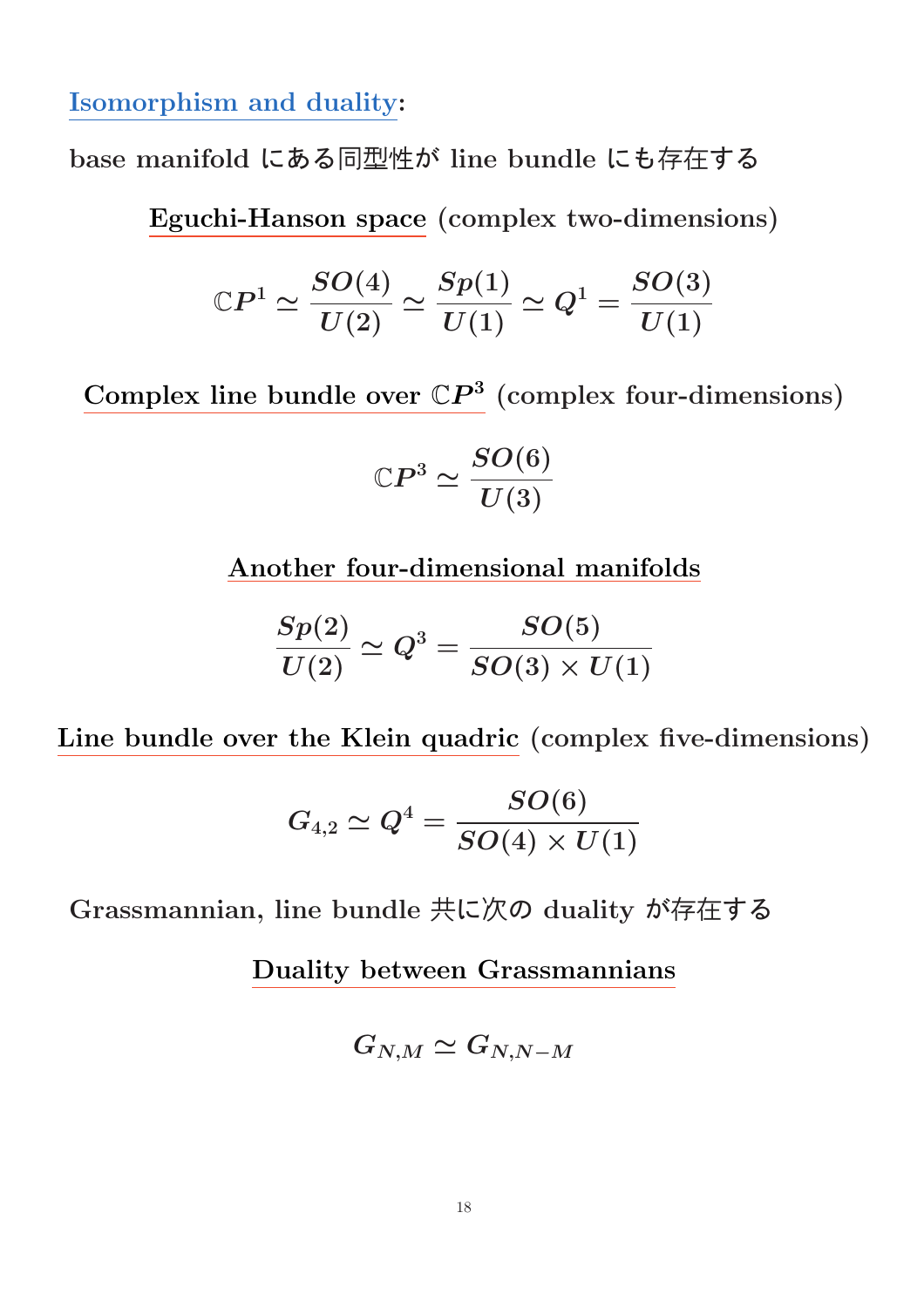Ricci-flat solution and coordinate transformation:

$$
\frac{d{\cal K}}{dX}=\left(\lambda e^{{\cal C}X}+b\right)^{\frac{1}{D}}\,,\ \ \rho=\sigma^n/n\;.
$$

Hermitian symmetric spaces:

| type            | $\mathbb{C}\ltimes G/H$                       | $\cal C$           | D                     | $\boldsymbol{n}$   |
|-----------------|-----------------------------------------------|--------------------|-----------------------|--------------------|
| $\text{AIII}_1$ | $\mathbb{C}\ltimes \mathbb{C}P^{N-1}$         | $\boldsymbol{N}$   | $1 + (N - 1)$         | $\boldsymbol{N}$   |
| $\text{AIII}_2$ | $\mathbb{C}\ltimes G_{N,M}$                   | $\boldsymbol{N}$   | $1+M(N-M)$            | MN                 |
| <b>BDI</b>      | $\mathbb{C}\ltimes Q^{N-2}$                   | $\boldsymbol{N-2}$ | $1 + (N - 2)$         | $\boldsymbol{N-2}$ |
| <b>CI</b>       | $\mathbb{C} \ltimes Sp(N)/U(N)$               | $\boldsymbol{N+1}$ | $1+\frac{1}{2}N(N+1)$ | $N(N+1)$           |
| <b>DIII</b>     | $\mathbb{C} \ltimes SO(2N)/U(N)$              | $\boldsymbol{N-1}$ | $1+\frac{1}{2}N(N-1)$ | $N(N-1)$           |
| EIII            | $\mathbb{C} \ltimes E_6/[SO(10) \times U(1)]$ | <b>12</b>          | $1 + 16$              | 12                 |
| <b>EVII</b>     | $\mathbb{C} \ltimes E_7/[E_6 \times U(1)]$    | 18                 | $1 + 27$              | 18                 |

$$
D = \dim_\mathbb{C} (\mathbb{C} \ltimes G/H) \;,\;\; \mathcal{C} = \frac{1}{2} C_2(G)
$$

 $Q^1 \,\, \simeq \,\, \mathbb{C}P^1 \,\, \simeq \,\, SO(4)/U(2) \,\, \simeq \,\, Sp(1)/U(1)$  $Q^2 \,\, \simeq \,\, \mathbb{C}P^1 \times \mathbb{C}P^1$  $\mathbb{C}P^3 \ \simeq \ SO(6)/U(3)$  $Q^3 \,\,\simeq\,\, Sp(2)/U(2)$  $Q^4 \,\, \simeq \,\, G_{4,2}$  $G_{N,M}\;\simeq\;G_{N,N-M}$ 

19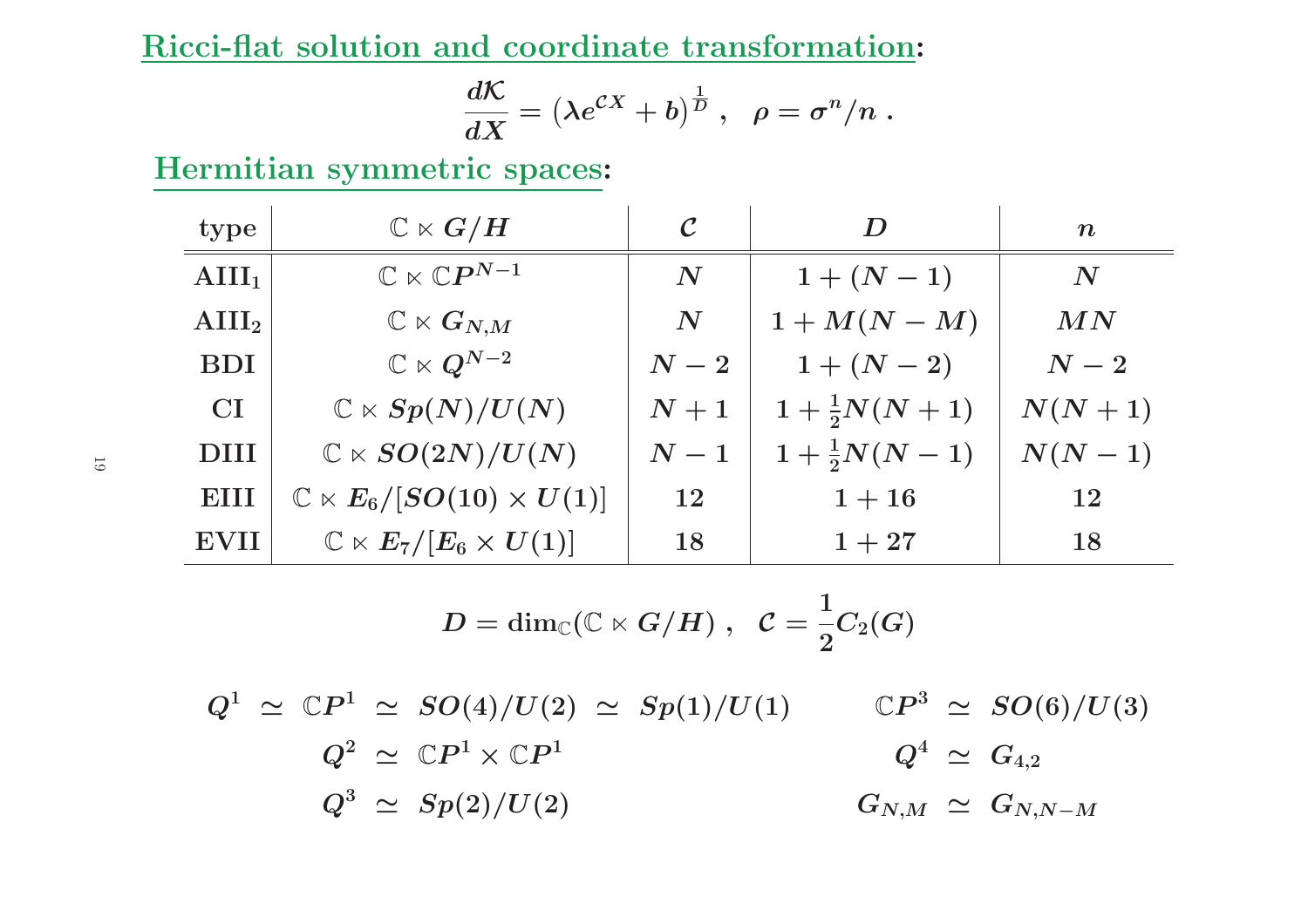## 5. Generalizations

(to appear in hep-th/0202XXX)

Kähler coset  $G/H$  には Einstein 計量が入れられる

⇓ Kähler  $G/H$  を base にした line bundle が作られる

Non-symmetric Spaces

$$
\text{(ex.)} \qquad \mathbb{C} \ltimes \frac{SU(\ell+m+n)}{S[U(\ell) \times U(m) \times U(n)]}
$$
† 殮素構造が 2 種類存在する

Direct Product

$$
(\mathrm{ex.}) \qquad \mathbb{C} \ltimes \{ \mathbb{C}P^{N-1} \times \mathbb{C}P^{M-1} \}
$$

 $\dagger$  それぞれの半径は任意ではない $(N: M)$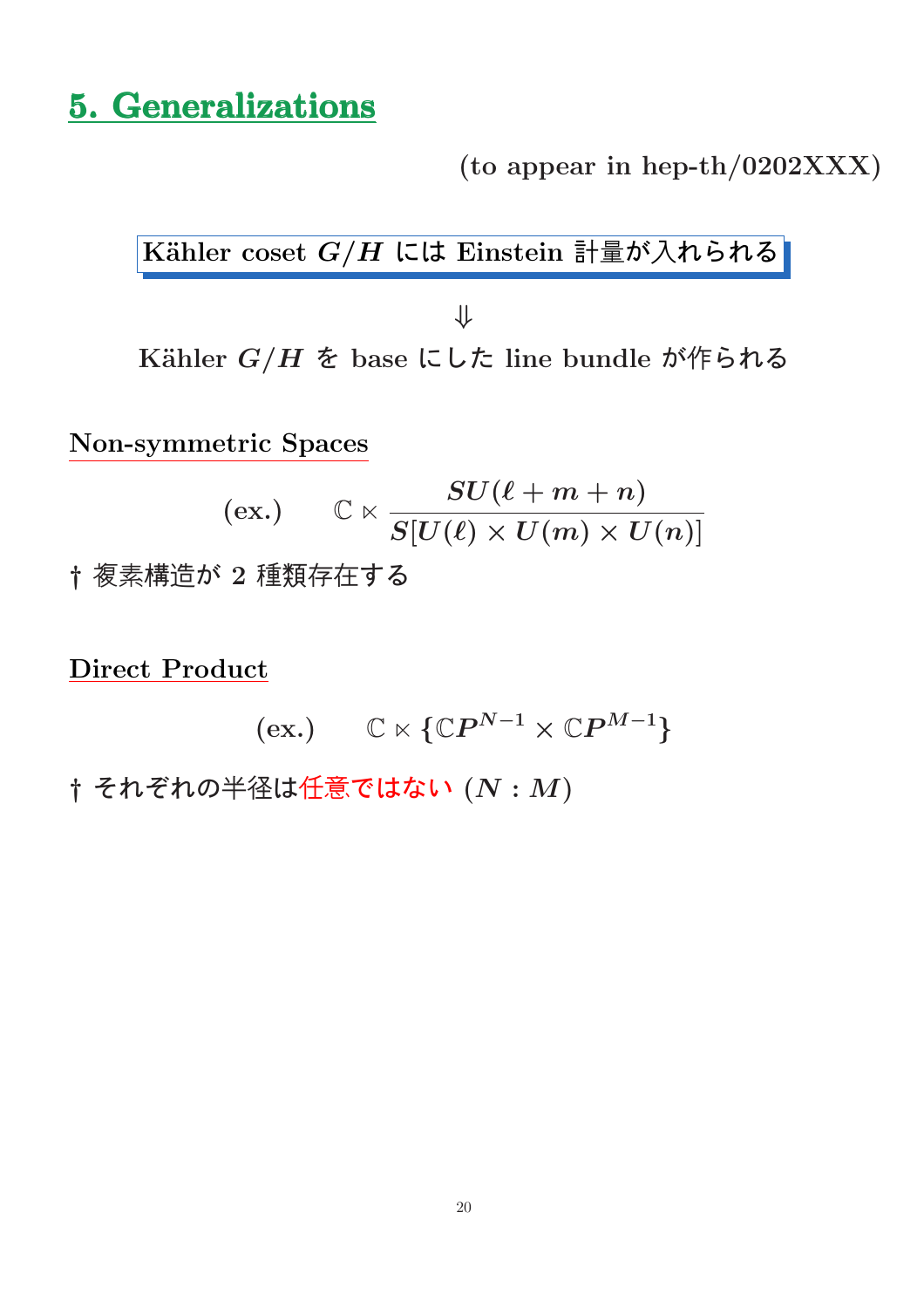## 6. Summary and Discussions

Gauge theory を用いた compact な Kähler 多様体 ⇓  $U(1)$  ungauged  $\Rightarrow$  non-compact Kähler 多様体の導出 Einstein-Kähler ⇒ 「Ricci-flat 条件 = 常微分方程式」  $\mathbb{E}$ 標変換  $\rho \sim \sigma^n \Rightarrow \mathbb{E}$ 標特異点消失 積分定数  $b \neq 0$  ⇒ 特異点消失  $\rho = 0$  部分多様体 =  $\Gamma$ compact Kähler 多様体」 ⇓ Complex line bundle over compact Kähler manifolds  $\overline{\mathcal{X}}$ Non-compact Calabi-Yau manifolds

課題:

多様体の大域的な構造/無限遠の構造

超共形場理論の構成

Supergravity/Superstring, D-branes, M-branes への応用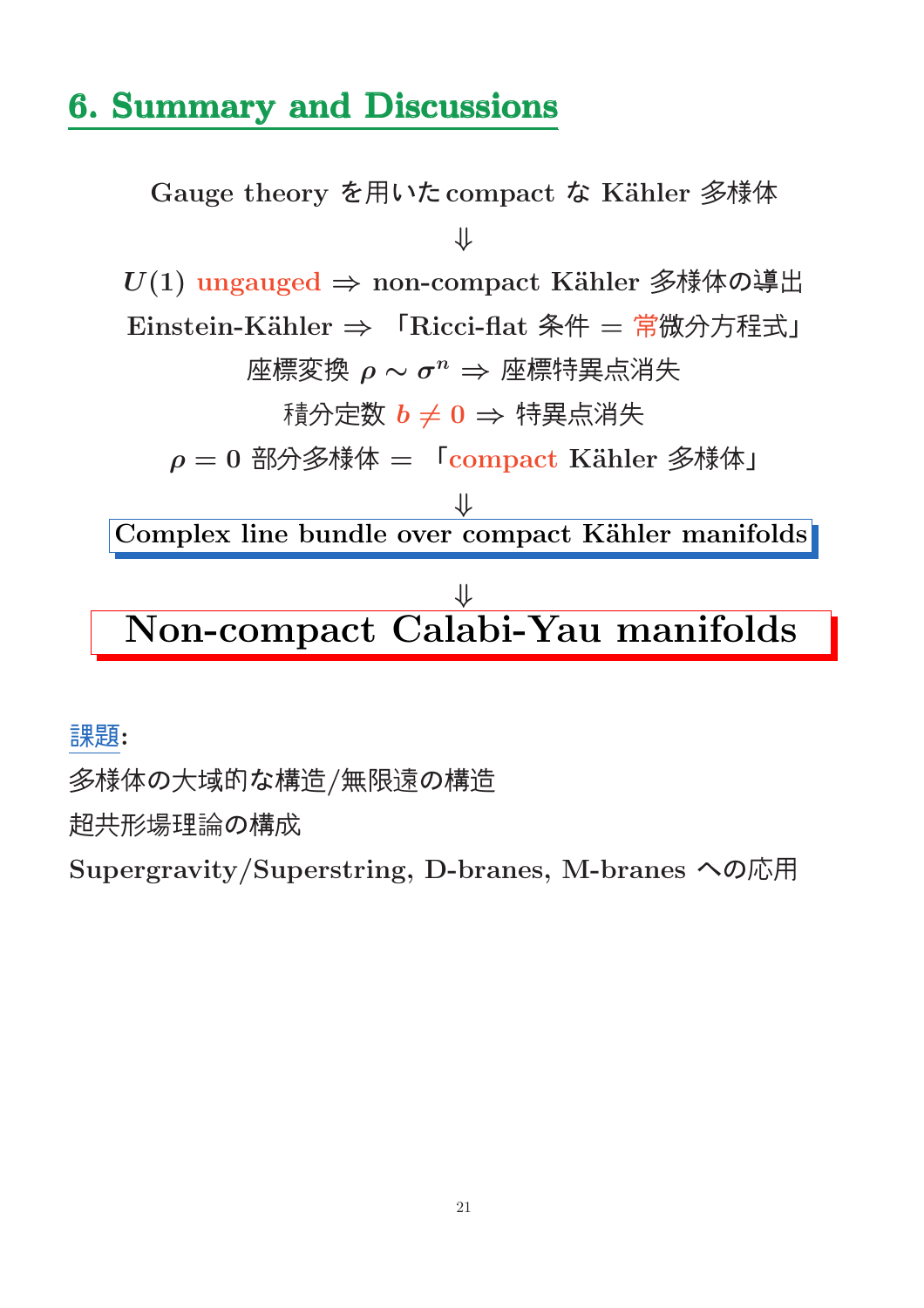# 付録 NLSM = Non-Linear Sigma Model

対称性の破れを記述 $(ex. D = 4)$ Riemann 多様体, coset space  $(M = G/H)$  $\mathcal{L} \,\,=\,\, g_{ab}(\varphi) \partial_\mu \varphi^a(x) \partial^\mu \varphi^b(x)$ 

 $\varphi^a$ :Nambu-Goldstone 場, Riemann 多様体の座標  $g_{ab}(\varphi)$ : Riemann 多様体の計量

 $\mu$ : 時空の添字

## **SNLSM and Kähler Potential**

$$
SNLSM = Supersymmetric NLSM
$$
  
\nKähler  $\hat{\mathcal{Z}}\hat{\n \pi}\hat{\n \pi}$   $(D = 4, \mathcal{N} = 1)$ 

$$
\mathcal{L} = g_{ab^*} \partial_\mu \varphi^a \partial^\mu \varphi^{*b} + i g_{ab^*} \bar{\psi}^b (\not\!\!D \psi)^a + \frac{1}{4} R_{ab^*cd^*} \psi^a \psi^c \bar{\psi}^b \bar{\psi}^d
$$
\n
$$
= \int d^4 \theta \; \mathcal{K}(\Phi, \Phi^\dagger)
$$
\n
$$
\Phi^a = \varphi^a + \sqrt{2} \theta \psi^a + \theta \theta F^a : \text{chiral superfield}
$$
\n
$$
\mathcal{K}(\Phi, \Phi^\dagger) : \text{Kähler potential}
$$

計量,曲率は Kähler potential で表現される

$$
g_{ab^*} \,\,=\,\, \partial_a \partial_{b^*} \mathcal{K} \;,\quad (\partial_a \,\,\equiv\,\, \partial/\partial \varphi^a)
$$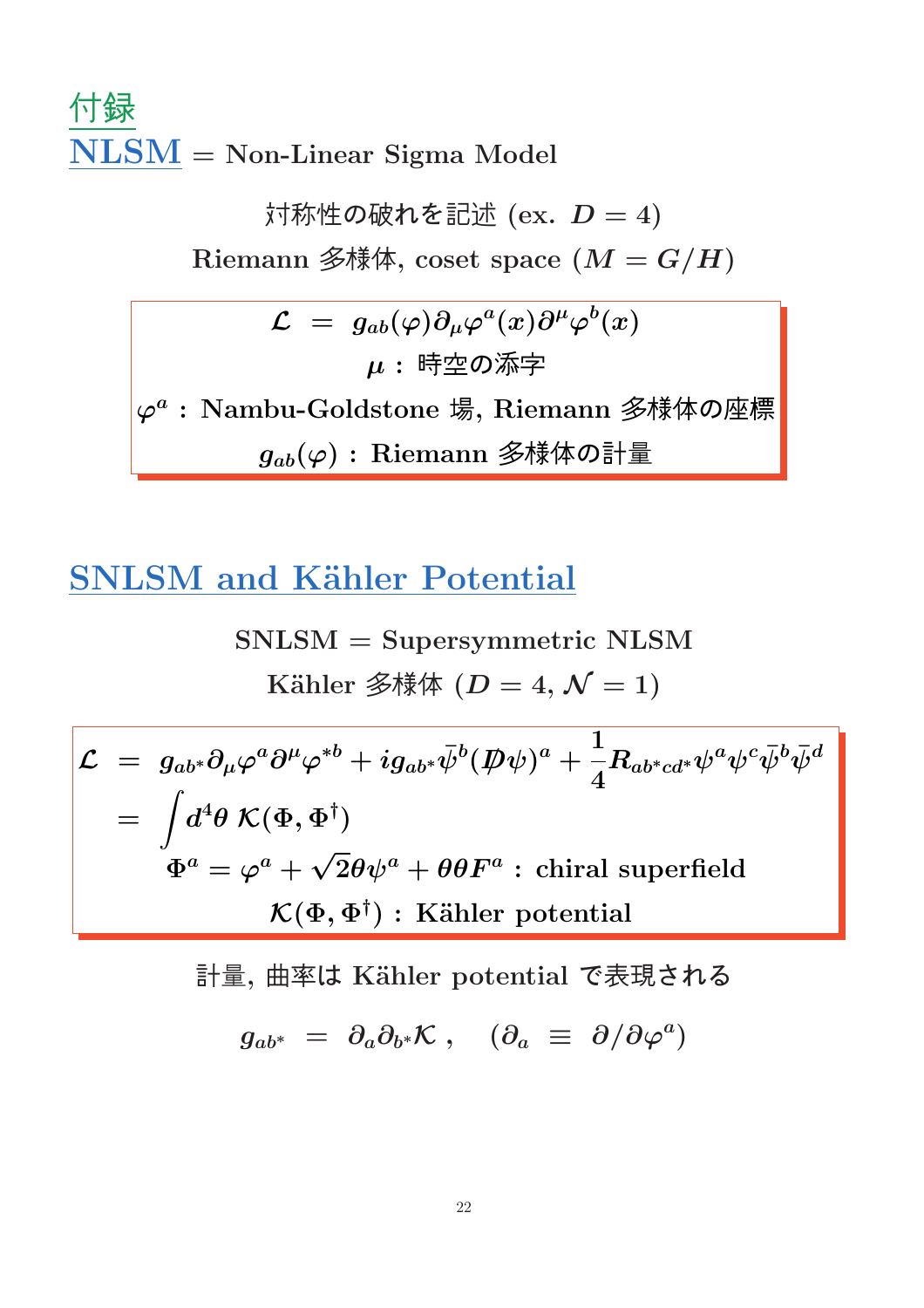Kähler potential の一般解と積分因子:

$$
\frac{d\mathcal{K}}{dX} = \left(\lambda e^{\mathcal{C}X} + b\right)^{\frac{1}{D}}
$$

$$
\mathcal{K}(X) = \frac{D}{\mathcal{C}} \Big[ \left( \lambda e^{\mathcal{C}X} + b \right)^{\frac{1}{D}} + b^{\frac{1}{D}} \cdot I \left( b^{-\frac{1}{D}} (\lambda e^{\mathcal{C}X} + b)^{\frac{1}{D}}; D \right) \Big]
$$

$$
I(y; D) \equiv \int^y \frac{dt}{t^D - 1} = \frac{1}{D} \Big[ \log(y - 1) - \frac{1 + (-1)^D}{2} \log(y + 1) \Big] + \frac{1}{D} \sum_{r=1}^{\left[\frac{D-1}{2}\right]} \cos \frac{2r\pi}{D} \log \Big( y^2 - 2y \cos \frac{2r\pi}{D} + 1 \Big) + \frac{2}{D} \sum_{r=1}^{\left[\frac{D-1}{2}\right]} \sin \frac{2r\pi}{D} \arctan \Big[ \frac{\cos(2r\pi/D) - y}{\sin(2r\pi/D)} \Big]
$$